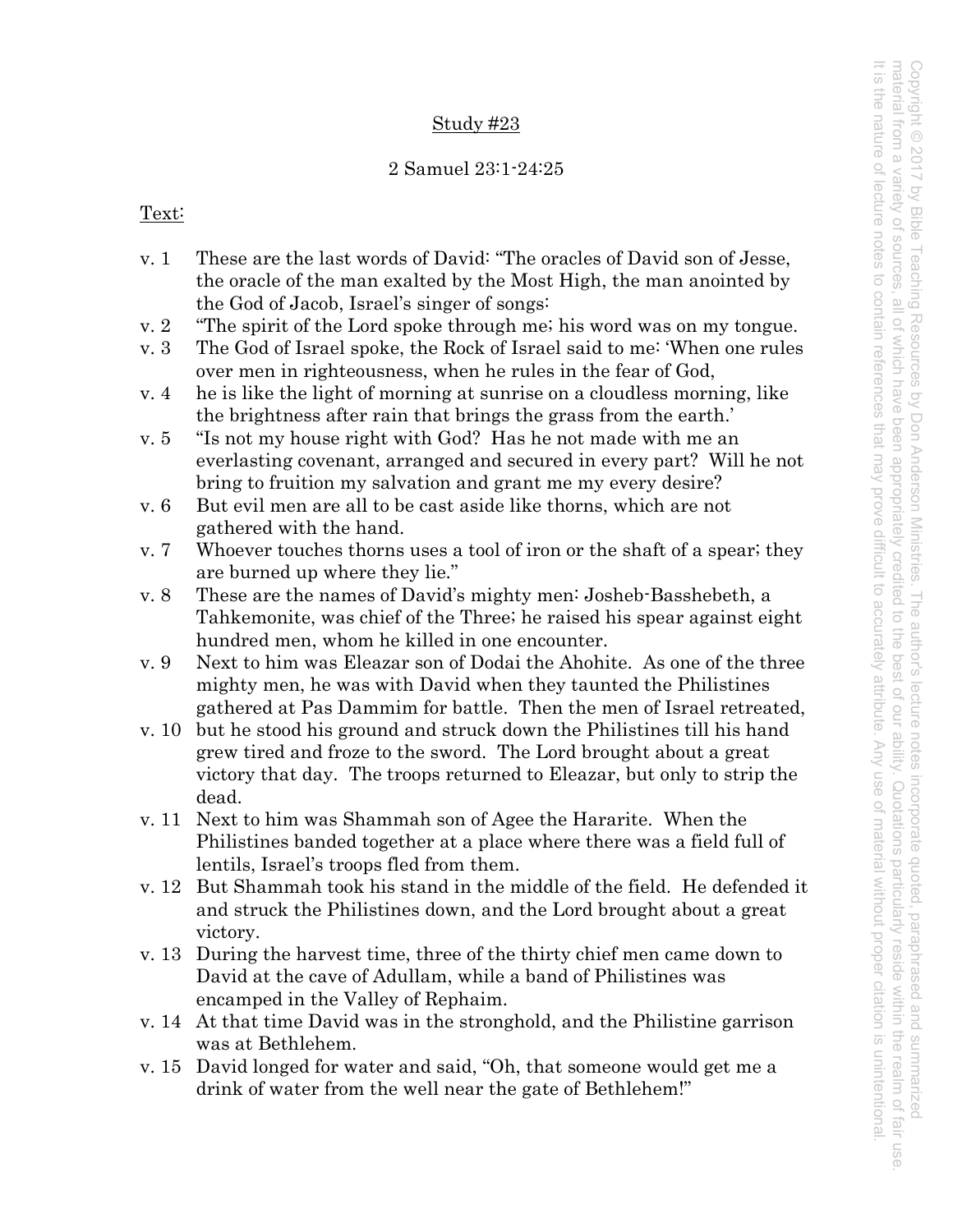- v. 16 So the three mighty men broke through the Philistine lines, drew water from the well near the gate of Bethlehem and carried it back to David. But he refused to drink it; instead, he poured it out before the Lord.
- v. 17 "Far be it from me, O Lord, to do this!" he said. "Is it not the blood of men who went at the risk of their lives?" And David would not drink it. Such were the exploits of the three mighty men.
- v. 18 Abishai the brother of Joab son of Zeruiah was chief of the Three. He raised his spear against three hundred men, who he killed, and so he became as famous as the Three.
- v. 19 Was he not held in greater honor than the Three? He became their commander, even though he was not included among them.
- v. 20 Benaiah son of Jehoiada was a valiant fighter from Kabzeel, who performed great exploits. He struck down two of Moab's best men. He also went down into a pit on a snowy day and killed a lion.
- v. 21 And he struck down a huge Egyptian. Although the Egyptian had a spear in his hand, Benaiah went against him with a club. He snatched the spear from the Egyptian's hand and killed him with his own spear.
- v. 22 Such were the exploits of Benaiah son of Jehoiada; he too was as famous as the three mighty men.
- v. 23 He was held in greater honor than any of the Thirty, but he was not included among the Three. And David put him in charge of his bodyguard.
- v. 24 Among the thirty were: Asahel the brother of Joab, Ehanan son of Dodo from Bethlehem,
- v, 25 Shammah the Harodite, Elika the Harodite,
- v. 26 Helez the Paltite, Ira son of Ikkesh from Tekoa,
- v. 27 Abiezer from Anathoth, Mebunnai the Hushathite,
- v. 28 Zalmon the Ahohite, Maharai the Netophathite,
- v. 29 Heled son of Baanah the Netophathite, Ithai son of Ribai from Gibeah of Banjamin,
- v. 30 Benaiah the Pirathonite, Hiddai from the ravines of Gaash,
- v. 31 Abi-Albon the Arbathite, Azmaveth the Barhumite,
- v. 32 Eliahba the Shaalbonite, the sons of Jashen, Jonathan
- v. 33 son of Shammah the Hararite, Ahiam son of Sharar the Hararite,
- v. 34 Eliphelet son of Ahasbai the Maacathite, Eliam son of Ahithophel the Gilonite,
- v. 35 Hezro the Carmelite, Paarai the Arbite,
- v. 36 Igal son of Nathan from Zobah, the son of Hagri
- v. 37 Zelek the Ammonite, Naharai the Beerothite, the armor-bearer of Joab son of Zeruiah,
- v. 38 Ira the Ithrite, Gareb the Ithrite
- v. 39 and Uriah the Hittite, there were 37 in all.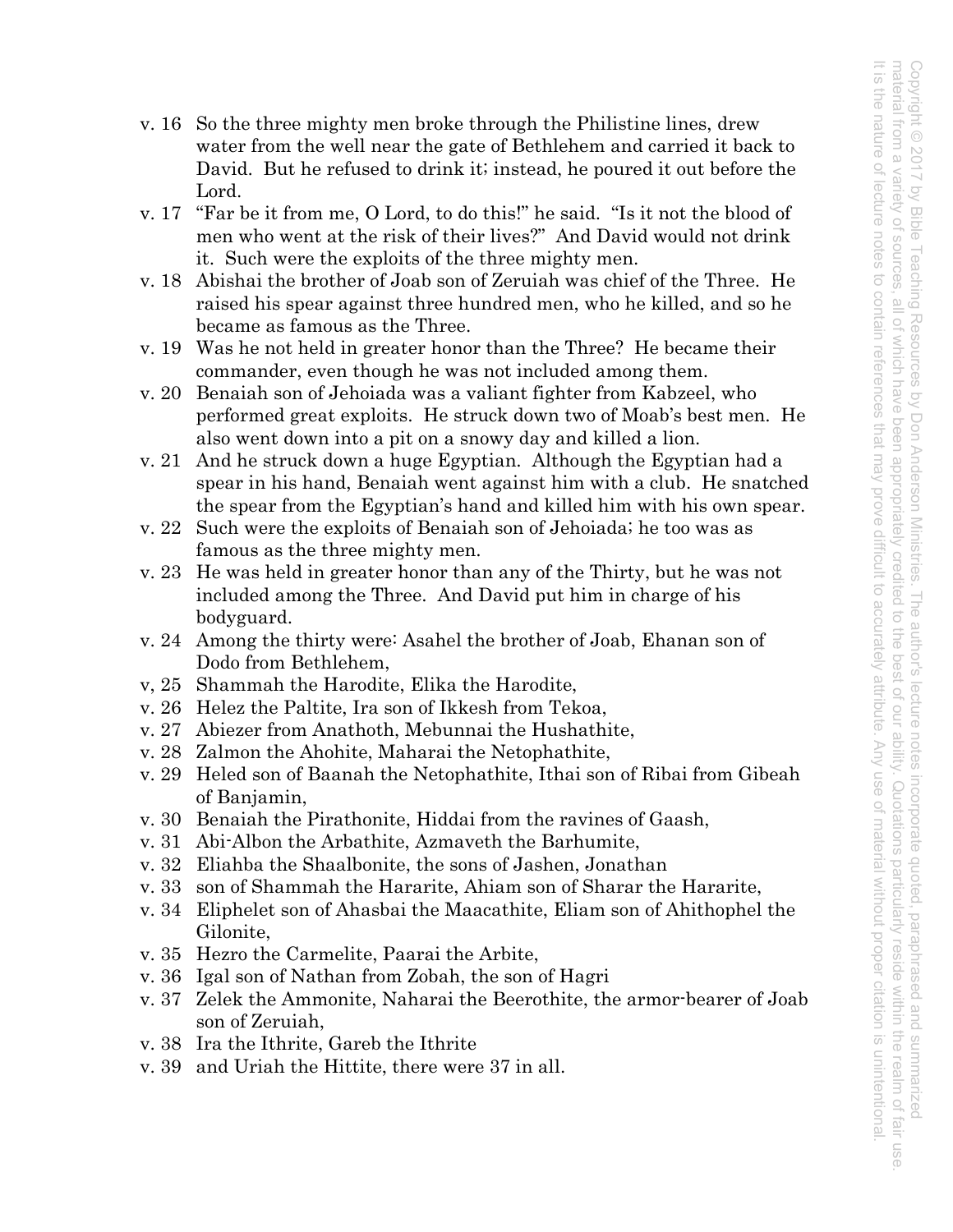- 24:v. 1 Again the anger of the Lord burned against Israel, and he incited David against them, saying, "Go and count Israel and Judah."
- v. 2 So the king said to Joab and the army commanders with him, "Go throughout the tribes of Israel from Dan to Beersheba and enroll the fighting men, so that I may know how many there are."
- v. 3 But Joab replied to the king, "May the Lord your God multiply the troops a hundred times over, and may the eyes of my lord the king see it. But why does my lord the king want o do such a thing?"
- v. 4 The king's word, however, overruled Joab and the army commanders; so they left the presence of the king to enroll the fighting men of Israel.
- v. 5 After crossing the Jordan, they camped near Aroer, south of the town in the gorge, and then went through Gad and on to Jazer.
- v. 6 They went on to Gilead and the region of Tahtim Hodshi and on to Dan Jaan and around toward Sidon.
- v. 7 Then they went toward the fortress of Tyre and all the towns of the Hivites and Canaanites. Finally, they went on to Beersheba in the Negev of Judah.
- v. 8 After they had gone through the entire land, they came back to Jerusalem at the end of nine months and twenty days.
- v. 9 Joab reported the number of the fighting men to the king: In Israel there were eight hundred thousand able-bodied men who could handle a sword, and in Judah five hundred thousand.
- v. 10 David was conscience-stricken after he had counted the fighting men, and he said to the Lord, "I have sinned greatly in what I have done. Now, O Lord, I beg you, take away the guilt of your servant. I have done a very foolish thing."
- v. 11 Before David got up the next morning, the word of the Lord had come to Gad the prophet, David's seer:
- v. 12 "Go and tell David, 'This is what the Lord says: I am giving you three options. Choose one of them for me to carry out against you.'"
- v. 13 So Gad went to David and said to him "Shall there come upon you threes years of famine in your land? Or three months of fleeing from your enemies while they pursue you? Or three days of plague in your land? Now then, think it over and decide how I should answer the one who sent me."
- v. 14 David said to Gad, "I am in deep distress. Let us fall into the hands of the Lord, for his mercy is great; but do not let me fall unto the hands of men."
- v. 15 So the Lord sent a plague on Israel from that morning until the end of the time designated, and seventy thousand of the people from Dan to Beersheba died.
- v. 16 When the angel stretched out his hand to destroy Jerusalem, the Lord was grieved because of the calamity and said to the angel who was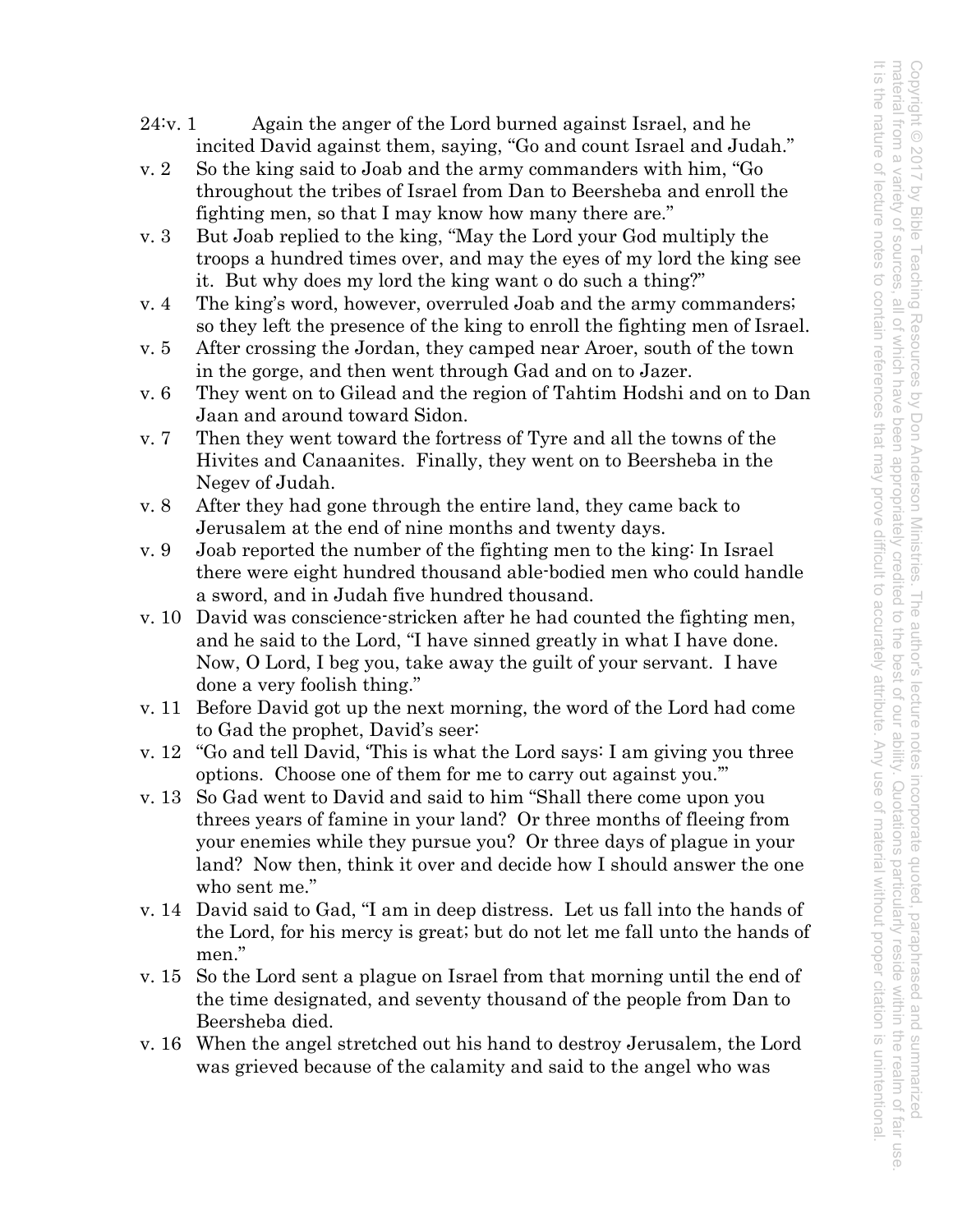afflicting the people, "Enough! Withdraw your hand." The angel of the Lord was then at the threshing floor of Araunah the Jebusite.

- v. 17 When David saw the angel who was striking down the people, he said to the Lord, "I am the one who has sinned and done wrong. These are but sheep. What have they done? Let your hand fall upon me and my family."
- v. 18 On that day Gad went to David and said to him, "Go up and build an altar to the Lord on the threshing floor of Arunah the Jebusite."
- v. 19 So David went up, as the Lord had commanded through Gad.
- v. 20 When Araunah looked and saw the king and his men coming toward him, he went out and bowed down before the king with his face to the ground.
- v. 21 Araunah said, "Why has my lord the king come to his servant?" "To buy our threshing floor," David answered, "so I can build an altar to the Lord, that the plague on the people may be stopped."
- v. 22 Araunah said to David, "Let my lord the king take whatever pleases him and offer it up. Here are oxen for the burnt offering, and here are threshing sledges and ox yokes for the wood.
- v. 23 O king, Araunah gives all this to the king." Araunah also said to him, "May the Lord your Goad accept you."
- v. 24 But the king replied Araunah, "No, I insist on paying you for it. I will not sacrifice to the Lord my God burnt offerings that cost me nothing." So David bought the threshing floor and the oxen and paid fifty shekels of silver for them.
- v. 25 David built an alter to the Lord there and sacrificed burnt offerings and fellowship offerings. Then the Lord answered prayer in behalf of the land, and the plague on Israel was stopped.

(Psalm 146, living bible!)

## Introduction:

One is reminded of the words of the Apostle Paul as he neared the end of his physical race:

### 2 Timothy 4:6-8

"For I am already being poured out like a drink offering, and the time has come for my departure. I have fought the good fight, I have finished the race; I have kept the faith. Now there is in store for me the crown of righteousness, which the Lord, the righteous Judge, will award to me on that day; and not only to me, but also to all who have longed for his appearing."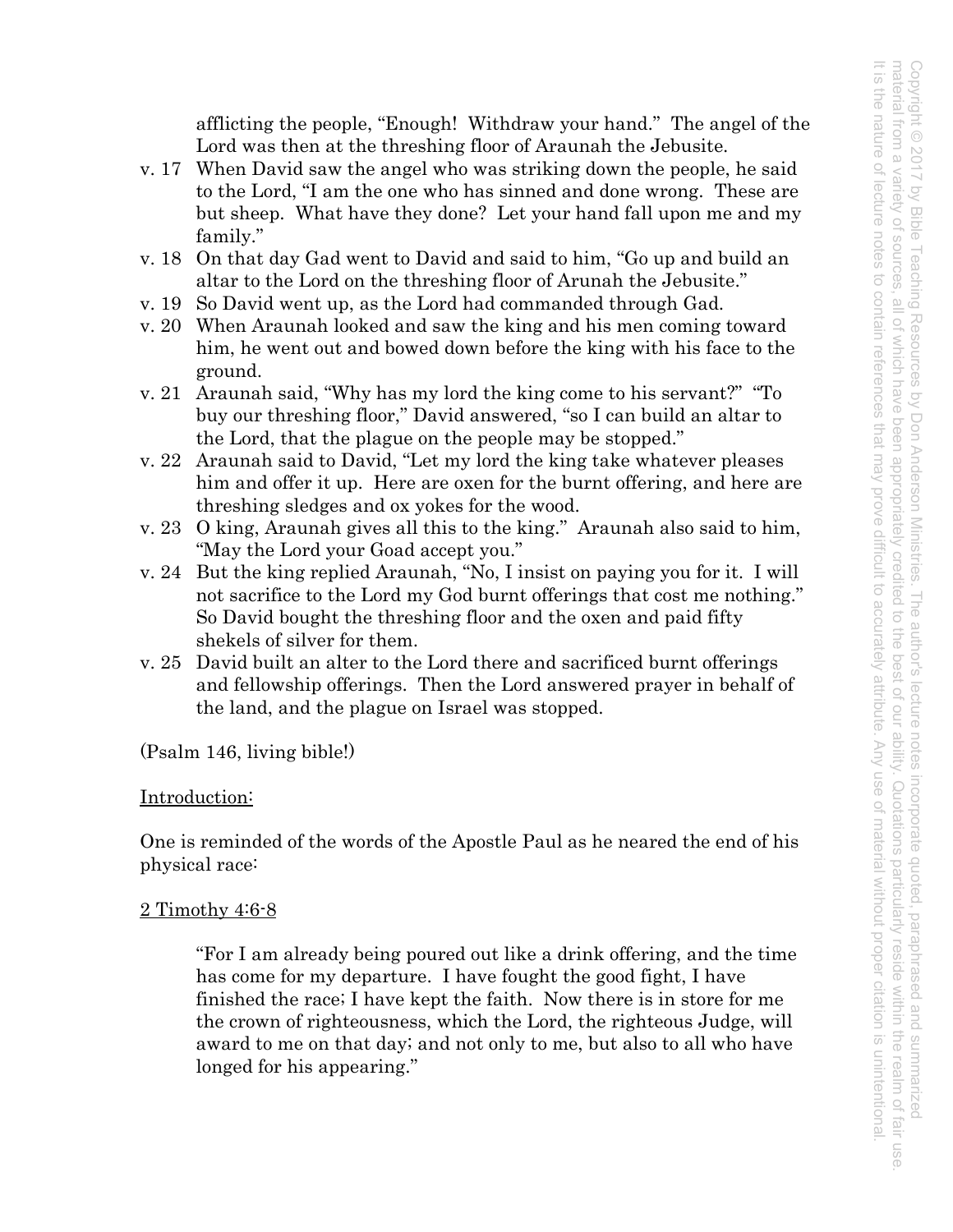There will come a time in our lives when, for the last time we will drive the car, we'll play a game of golf, do our last chores, eat our last meal.

(My Dad's fishing poles! Tools! Pickup! Cows!)

These final chapters describe a number of these events in David's life.

In the last episode of David we considered together his "Last Song" in chapter 22.

And now his "Last Psalm" or his "Last Inspired Words" in chapter 23.

v. 1 These are the last words of David; "The oracle of David son of Jesse, the oracle of the man exalted by the Most High, the man anointed by the God of Jacob, Israel's singer of sings;

(He sings in 22, he writes in 23.)

Vos points out, "In what sense these are to be considered the last words of David is debated. Almost certainly, they were not the last words he ever uttered. For example, these probably came before his charge to Solomon. Some believe them to be his last utterance as an inspired writer, or possibly they are to be viewed as his last words in the sense of a prophetic utterance or testament, somewhat analogous to the prophetic utterances of Jacob in Genesis 49 and Moses in Deut. 33."

There are three things that are said about David in this first verse:

- 1. HE IS DAVID SON OF JESSE.
- 2. HE IS THE MAN EXALTED BY THE MOST HIGH.
- 3. HE IS THE MAN ANOINTED BY THE GOD OF JACOB.

The last phrase on the verse says, "He is Israel's singer of songs," and we considered his last song in chap. 22.

Because David's last words might be heard beyond Israel, David uses the first verse to introduce himself. First, he is the son of Jesse. Jesse was a peasant, a farmer in Bethlehem. David was a shepherd boy. He was never ashamed of that.

He then tells that God raised him on high and placed him with the great men of the world, the anointed God of Jacob.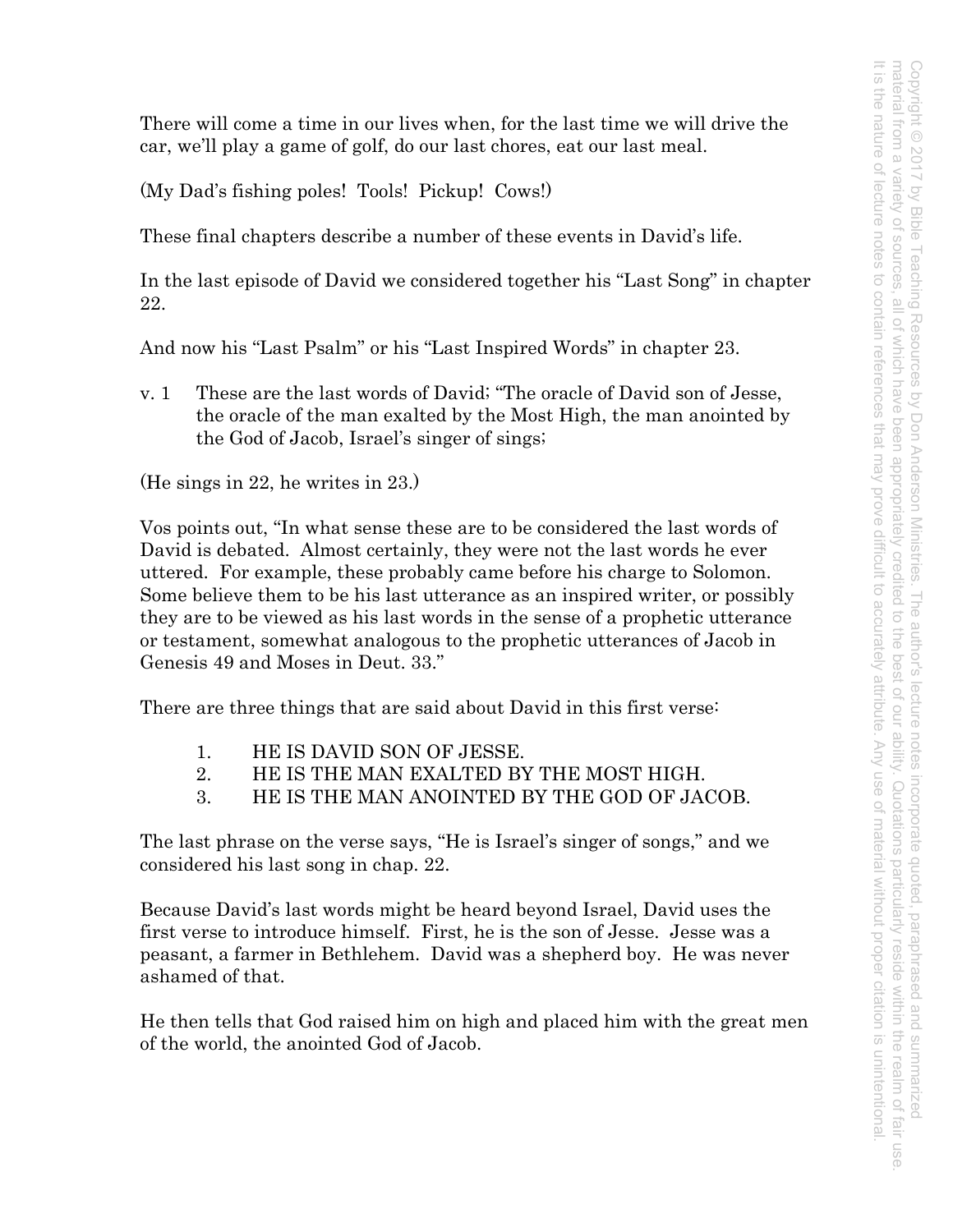The same God who took that clever, conniving man Jacob and made him Israel, a prince with God, also took David the shepherd boy and made him king over all Israel. The same God takes you and me, pitiful as we are, and makes us his children.

David is remembered for many things, but one of the best is that he was the favorite of the song writers. They loved him for the music that came from the depths of his soul. He loved music. He wrote it, played it, and loved to hear it in the worship service.

Ackroyd says, "David, the son of Jesse, was wise, and a light like the light of the sun; skilled in understanding and perfect in all his ways before God and man. The Lord gave him a spirit of understanding and of light. He wrote 3600 psalms and songs to be sung before the altar with the perpetual sacrifices for every day of the year  $\cdot$  - 364  $\cdot$  - and for the offering of the Sabbath, 52 songs; and for the offering of the new moons, and of the festal days, and of the Day of Atonement - -30 songs; so all the songs which he spoke amounted to 4, 046, together with songs to be played over those stricken for; so the total was 4,050. All these he spoke in prophecy that was given him by the presence of the Most High."

v. 2 "The spirit of the Lord spoke through me; his word was on my tongue.

David says two things here:

- 1. It is the Lord who spoke through him, using his as a vehicle.
- 2. His word was on my tongue.

## 2 Peter 1:20,21

"But you know this first of all, that no prophecy of Scripture is a matter of one's own interpretation, for no prophecy was ever made by an act of human will, but men, moved by the Holy Spirit, spoke from God."

## 2 Timothy 3:16,17

"All Scripture is inspired by God and profitable for teaching, for reproof, for correction, for training in righteousness, that the man of God may be adequate, equipped for every good work."

v. 3 The God of Israel spoke, the Rock of Israel said to me; 'When one rules over men in righteousness, when he rules in the fear of God,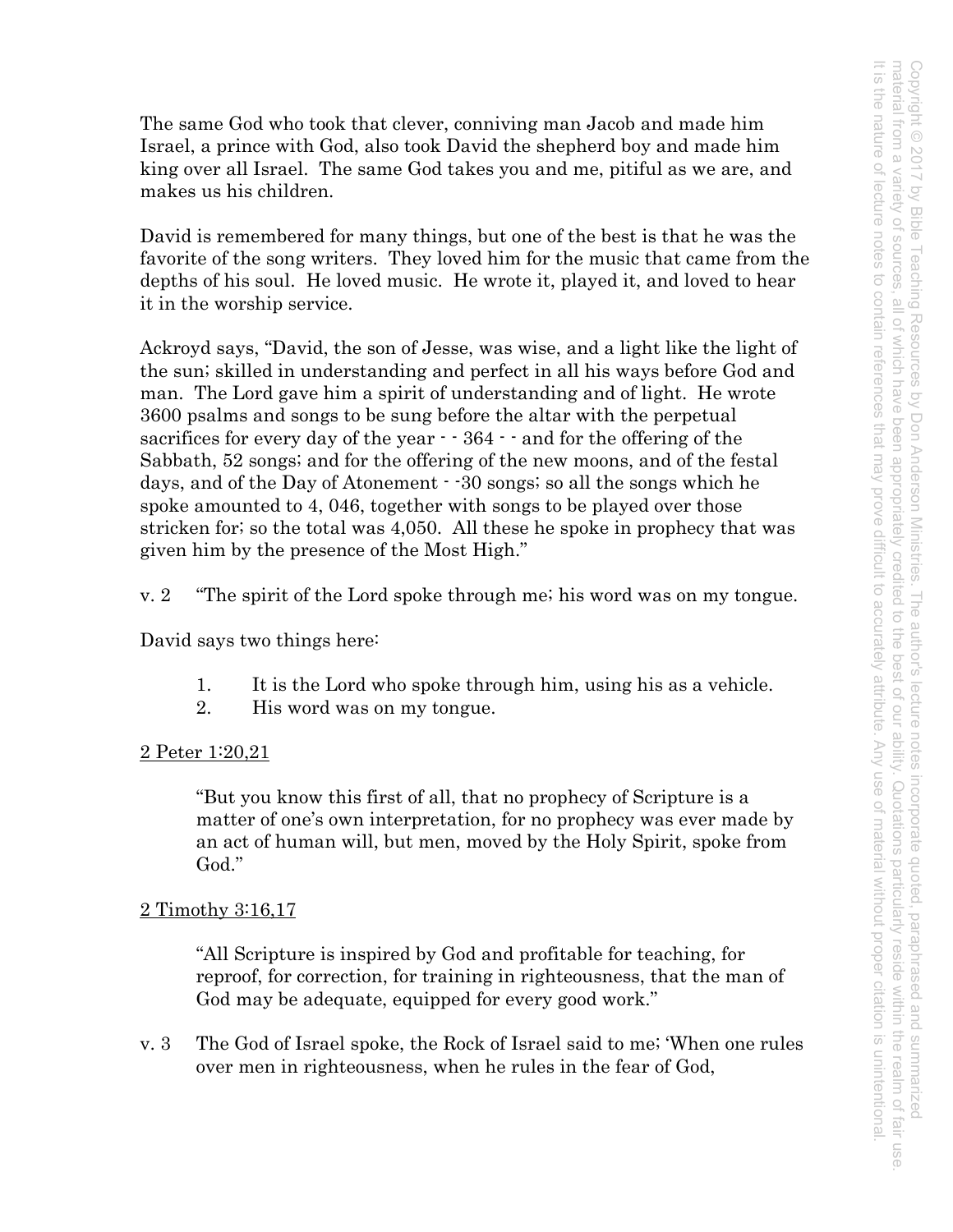v. 4 he is like the light of morning at sunrise on a cloudless morning, like the brightness after rain that brings the grass from the earth.'

Vos points out, "What follows is to be considered a Messianic passage. Verse 3 teaches that there will be a ruler over mankind or the human race, who will rule in righteousness or with justice, and he will exercise his authority in the spirit or fear of God. Messiah's rule will be like that light of the rising sun on a cloudless morning. He will bring new life, spiritual and natural, as the warm sun on a Palestinian hillside in a very brief time stimulates the growth of flowers and grasses after a spring rain."

# Isaiah 9:6,7

"For a child will be born to us, a son will be given to us; and the government will rest on his shoulders. And his name will be called Wonderful Counselor, Mighty God, Eternal Father, Prince of Peace. There will be no end to the increase of his government or of peace on the throne of David and over his kingdom to establish it and to uphold it with justice and righteousness from then on and forevermore. The zeal of the Lord of hosts will accomplish this."

v. 5 "Is not my house right with God? Has he not made with me an everlasting covenant, arranged and secured in every part? Will he not bring to fruition my salvation and grant me my every desire?

David calls to mind here the everlasting covenant that was instituted and arranged by God in 2 Samuel 7, arranged and secured in every part.

There are three questions in this 5th verse:

- 1. "Is not my house right with God?" Yes, it is.
- 2. "Has he not made with me an everlasting covenant, arranged and secured in every part?" Yes, he has.
- 3. "Will he not bring to fruition my salvation and grant me my every desire?" Yes, he will

(2 Samuel 7:16 – "Your house and your kingdom will endure forever before me; your throne will be established forever.")

(Psalm 37:4 – "Delight yourself in the Lord and he will give you the desires of your heart.")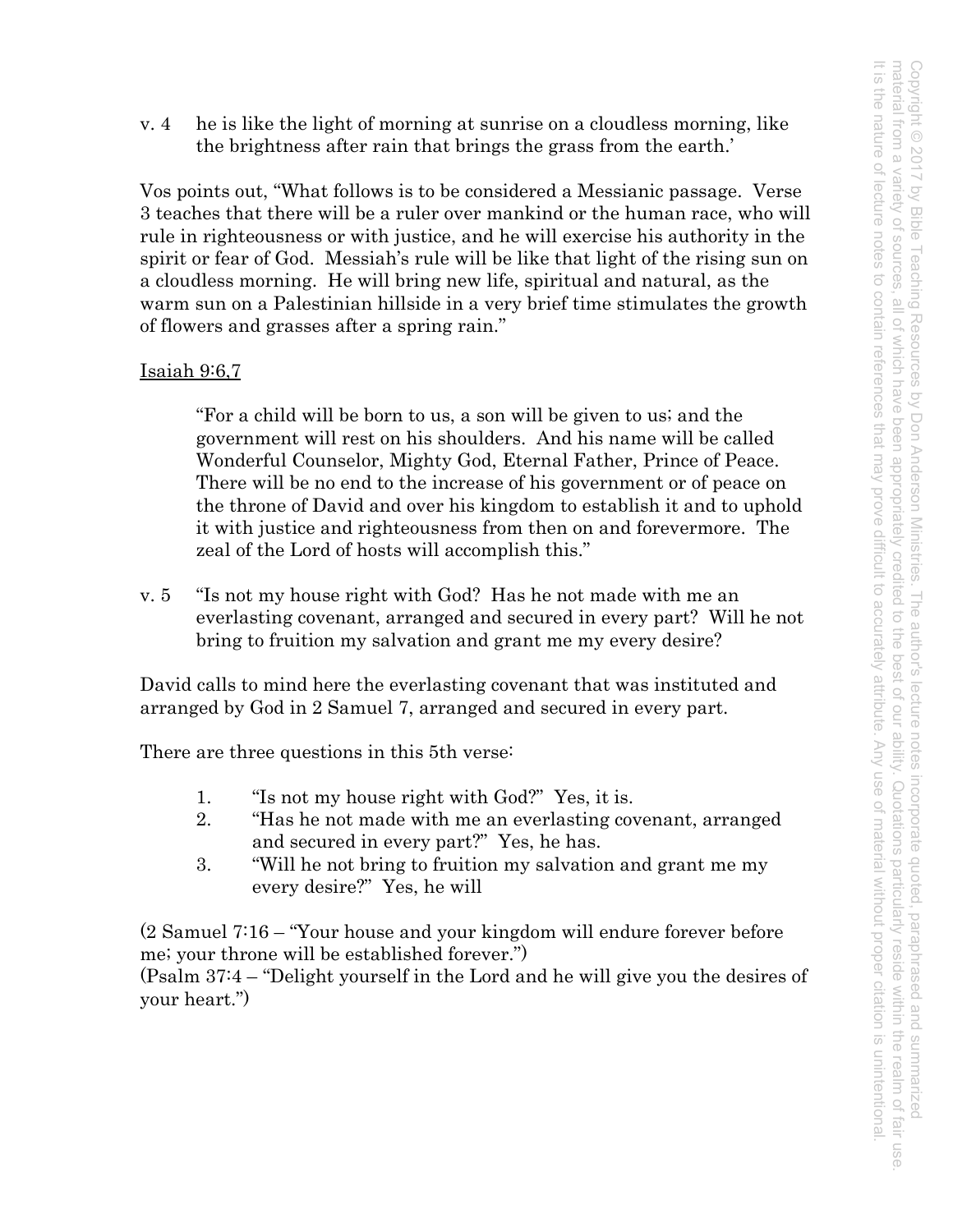#### Numbers 23:19

"God is not a man that he should lie, nor a son of man that he should repent. Has he said and will he not do it? Or has he spoken and will he not make it good?"

#### Psalm 89:8

"O Lord God of Hosts, who is like thee, O mighty Lord? Thy faithfulness also surrounds Thee."

#### Psalm 89:20-24

"I have found David my servant; With my holy oil I have anointed him, With whom my hand will be established; My arm also will strengthen him. The enemy will not deceive him, Nor the son of wickedness afflict him. But I shall crush his adversaries before him, And strike those who hate him. And my faithfulness and My lovingkindness will be with him, And in my name his horn will be exalted."

#### Psalm 119:89,90

"Forever, O Lord, thy word is settled in heaven. Thy faithfulness continues throughout all generations. Thou didst establish the earth and it stands."

### Psalm 126:3

"The Lord has done great things for us. We are glad."

#### Eccles. 3:11,14

"He has made everything beautiful in its time. I know that made everything God does will remain forever. There is nothing to add to it, and there's nothing to take away from it; for God, has so worked that men should fear him."

Will he not bring fruition my salvation and grant me my every desire.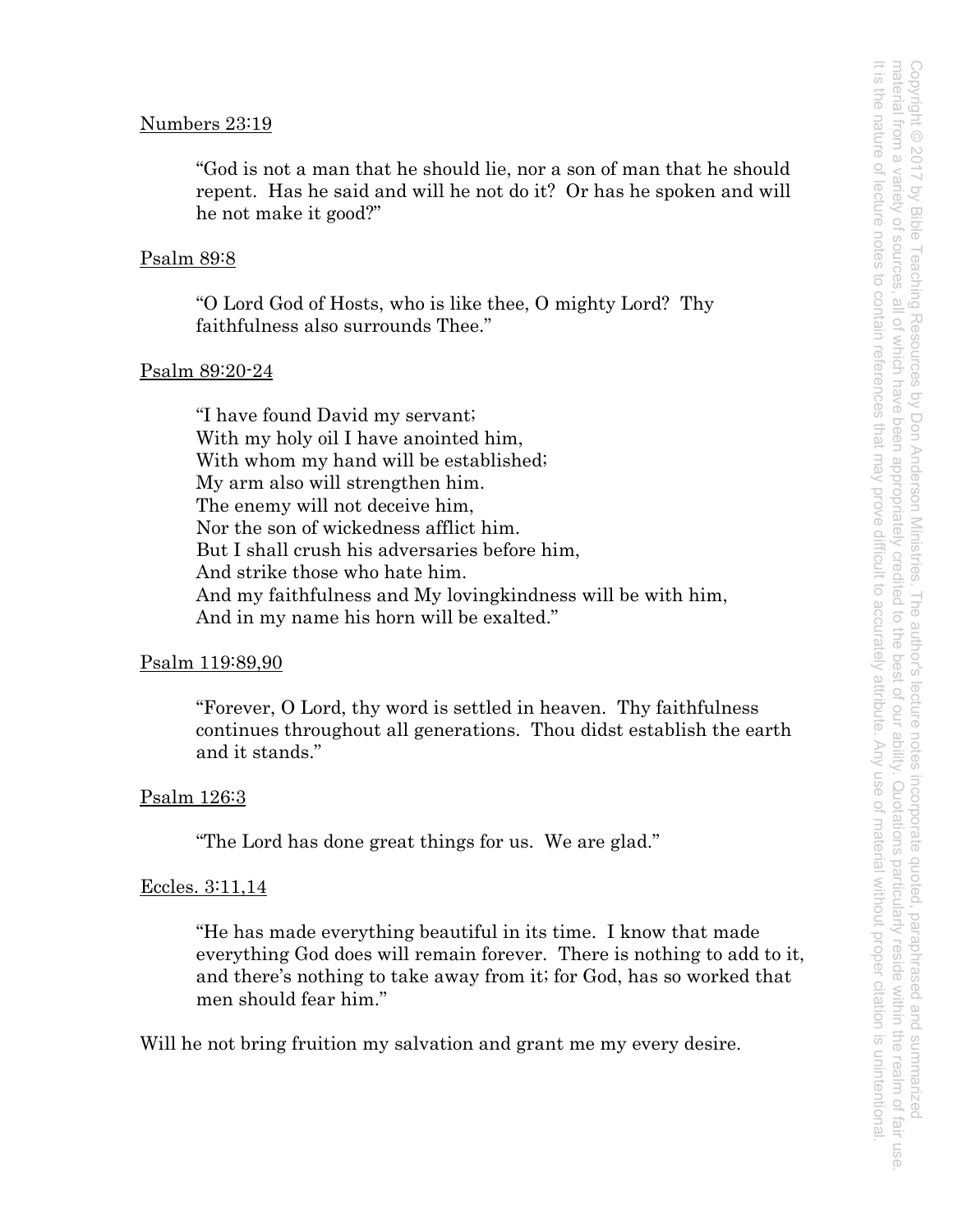#### Psalm 37:3-5

"Trust in the Lord and do good. Dwell in the land and cultivate faithfulness. Delight yourself in the Lord, and he will give you the desires of your heart. Commit your way to the Lord. Trust also in him and he will do it."

- v. 6 But evil men are all to be cast aside like thorns, which are not gathered with the hand.
- v. 7 Whoever touches thorns, uses a tool of iron or the shaft of a spear; they are burned up where they lie."

Vos points out, "The righteous or spiritual aspect of Messiah's rule is highlighted in verses 6 and 7. The ungodly are compared to thorns that men root out and burn to clear the ground of them. As they do so, they must be well-armed or protected for the task. Just so, Messiah will exercise judgment and will root out evil ones from his kingdom and will cast them into the fire at the final judgment of the ungodly."

### Matt. 13:30

"Allow both to grow together until the harvest, and in time of the harvest, I will say to the reapers, 'First gather up the tares and bind them into bundles to burn them up, but gather the wheat into my barn."

### Malachi 4:1

"For behold, the day is coming, burning like a furnace, and all the arrogant and every evildoer will be chaff; and the day that is coming will set them ablaze, says the Lord of Hosts, so that it will leave them neither root nor branch."

### Rev. 14:14-16

"And I looked and behold, A white cloud, and sitting on the cloud was one like a Son of Man, having a golden crown on his head, and a sharp sickle in his hand. And another angel came out of the temple crying out with a loud voice to him who sat on the cloud, 'Put in your sickle and reap, because the hour to reap is come, because the harvest of the earth is ripe,' and he who sat on the cloud swung his sickle over the earth and the earth was reaped."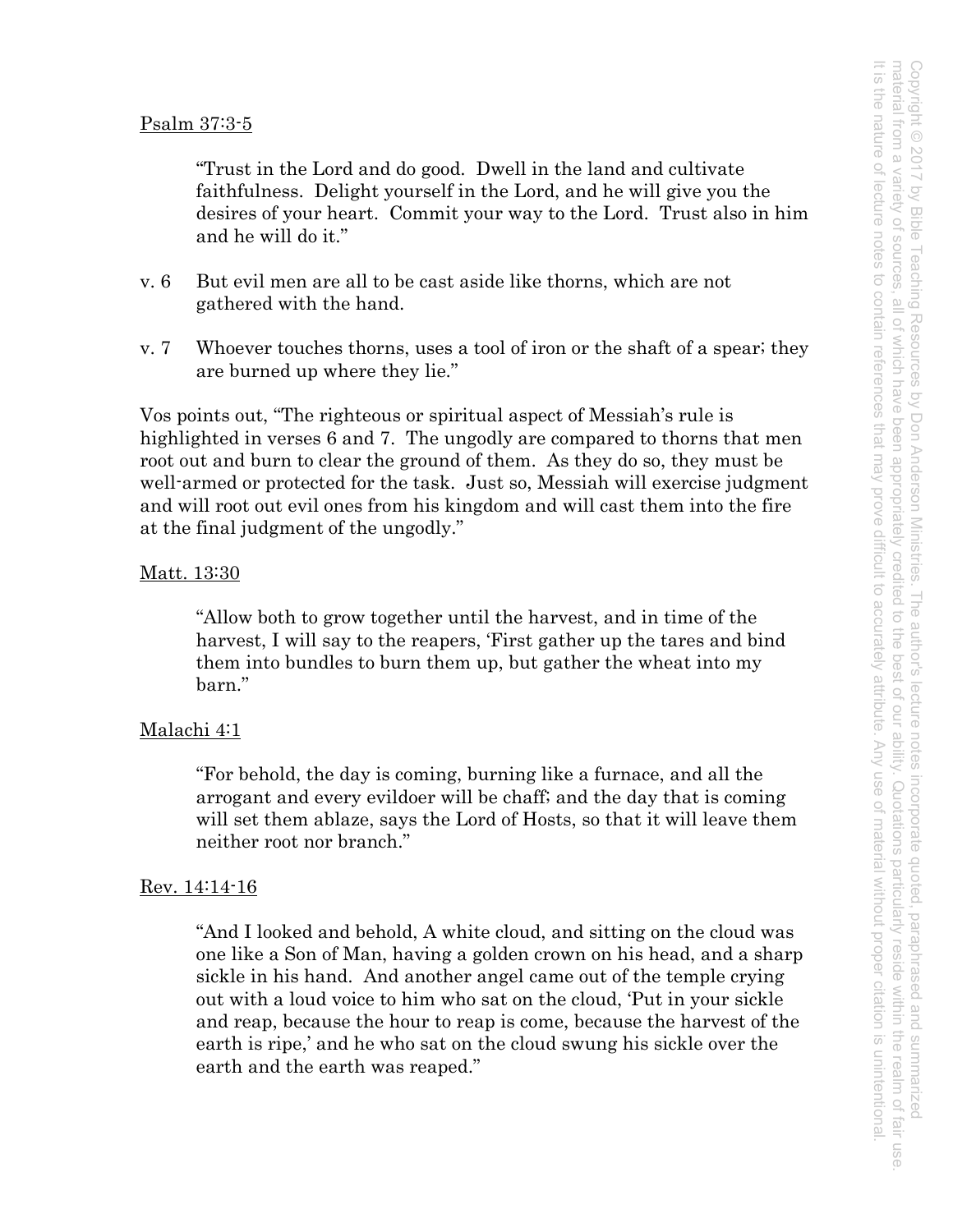The focus of David's last words have to do with the faithful fulfillment of the Davidic covenant. Jesus Christ, David's greater Son, will come in the flaming fire of judgment to take vengeance on those who do not wish to know our God, and will faithfully fulfill the promises in the setting up of the Davidic kingdom.

(The king is coming, he is trampling out the vintage…)

The hymnwriter says it well:

"We've a story to tell to the nations, That shall turn their hearts to the right. A story of truth and mercy, A story of peace and light, A story of peace and light.

For the darkness shall turn to the dawning, And the dawning to noonday bright. And Christ's great kingdom shall come to earth, The kingdom of love and light."

We turn in our passage from PROMISES TO PEOPLE.

(David is thinking of all this now that he's through with war!)

The rest of this chapter is the listing of David's HALL OF FAME. It's the record holders that are listed first, the super stars who did themselves proud on the field of battle for the glory of the Lord.

In these next verses there are five of these men who are singled out for very special mention because of the heroic acts that they performed on the fields of conflict.

These are the men who helped David win the throne and capture the city of Jerusalem.

These men that are listed now in the remainder of chap. 23 are the men who came to David during the time that he was in exile in the Cave of Adullam after his return from the land of the Philistines. He was being chased by Saul, and he was an outcast and hunted like an animal.

(50 yrs ago!)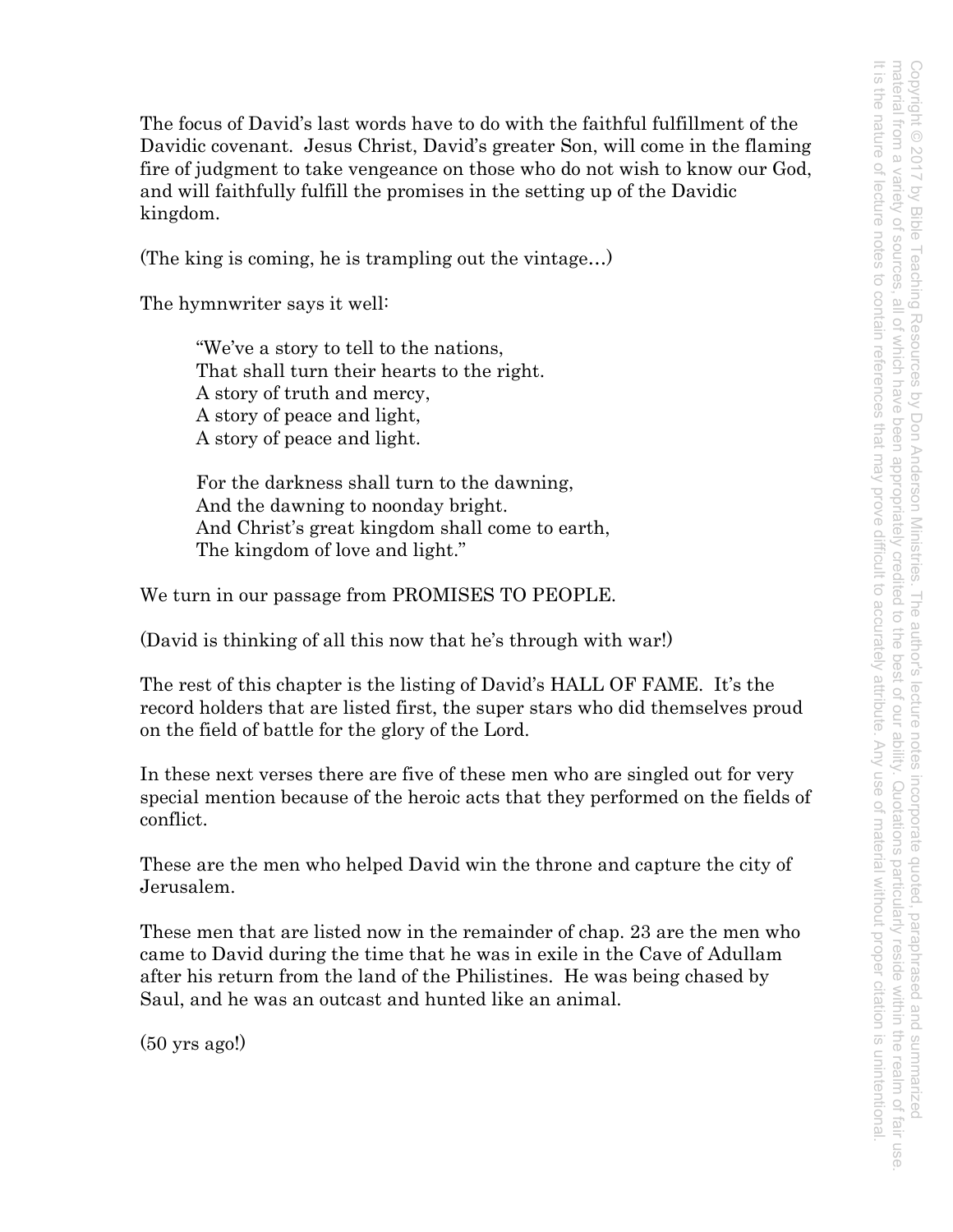It was during this time that God sent these men. They were persecuted and oppressed by Saul. Some had gotten into debt and could not pay. Some came who were discontent and bitter of soul.

David took them, trained them, organized them, loved them, and made them into an army - - God's army - - David's mighty men.

This chapter, like Hebrews 11, is dedicated to their greatness; and it is important for us to see their names and what they have done.

There are five of these men who come up for special mention of what they have done. The remainder are jus listed by name.

(Heisman Trophy winners!)

- v. 8 These are the names of David's mighty men: Josheb-Basshebeth, a Tahkemonite, was chief of the Three; he raised his spear against eight hundred men, whom he killed in one encounter..
- 1. The man is listed and the place he comes from, and he was the chief of the three mighty men, because he holds an incredible record of killing 800 men in one encounter.
- v. 9 Next to him was Eleazar son of Dodai the Ahohite. As one of the three mighty men, he was with David when they taunted the Philistines gathered at Pas Dammim for battle. Then the men of Israel retreated,
- v. 10 but he stood his ground and struck down the Philistines till his hand grew tired and froze to the sword. The Lord brought about a great victory that day. The troops returned to Eleazar, but only to strip the dead.
- 2. Eleazar was one of those men who stood his ground when everybody else around him was fleeing.

One is reminded of Ephesians 6, "having done all, to stand." The Christian warrior must face his foe and take the offensive because there is no armor designed for the back.

Eleazar hung in there.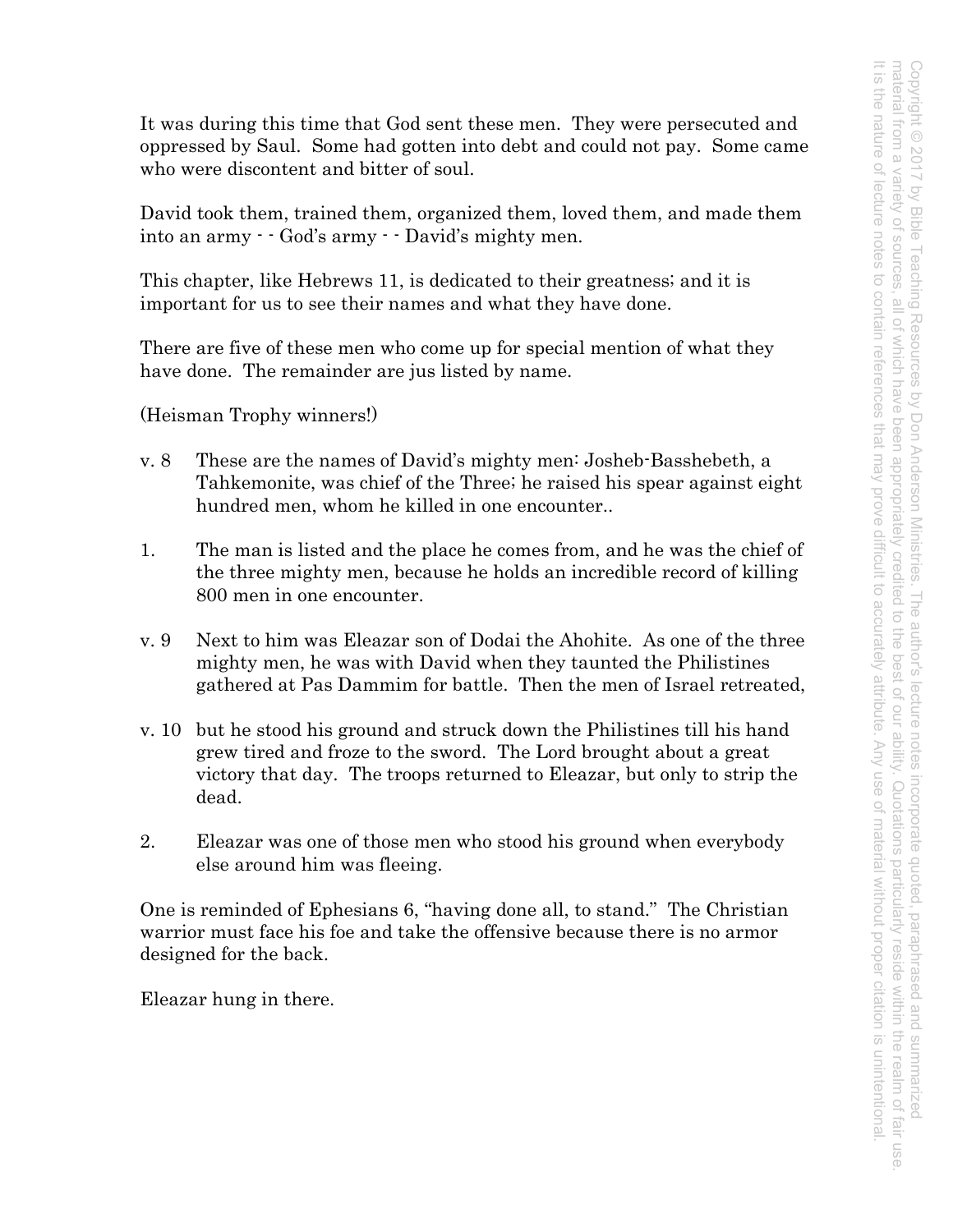### 1 Cor. 15:58

"Therefore, my beloved brethren, be ye steadfast, unmovable, always abounding in the work of the Lord, for as much as you know that your labor is not in vain in the Lord."

Stan Cotterell in his book No Mountain Too High says, "It was a newspaper column entitled 'Never Give Up' by Dr. Charles Haygood, formerly the president of La Grange College in Georgia. It said in part, 'Remember how a victorious military group was described, not as being braver than its defeated adversary, but as being brave 5 minutes longer.' In those moments of weary despair, when life is falling apart, we discover the stuff of which we are really made, by our ability to go on. That strength we did not know we possessed, is the bit of God's divine spirited planted in every human personality. None of us has a superior supply, but the difference comes in our willingness to hold on until power is released. If you are just now hovering near the brink of collapse, take heart."

His hand grew tired and froze to the sword, but he stayed with it; and because of that, the Lord brought about a great victory that day. The troops returned to Eleazar, but only to strip the dead because the battle had been fought and the victory won.

(Contract instead of commitment! | Seem to be restructuring our whole society to do away with endurance. Hebrews 10:36 12:1,2)

- v. 11 Next to him was Shammah son of Agee the Hararite. When the Philistines banded together at a place where there was a field full of lentils, Israel's troops fled from them.
- v. 12 But Shammah took his stand in the idle of the field. He defended it and struck the Philistines down, and the Lord brought about a great victory.

Eleazar is characterized as standing his ground, and Shammah is pictured as taking his stand.

Once again, Ephesians 6 comes to the foreground, "having done all, to stand."

Defending a bean patch might not seem like something very important, but Israel needed the food. It was the custom of the Philistines and many of the other groups that attacked Israel to wait until the Israelites crops were ready to harvest, and then they would come, killing and robbing the fields and taking the food and harvest for themselves.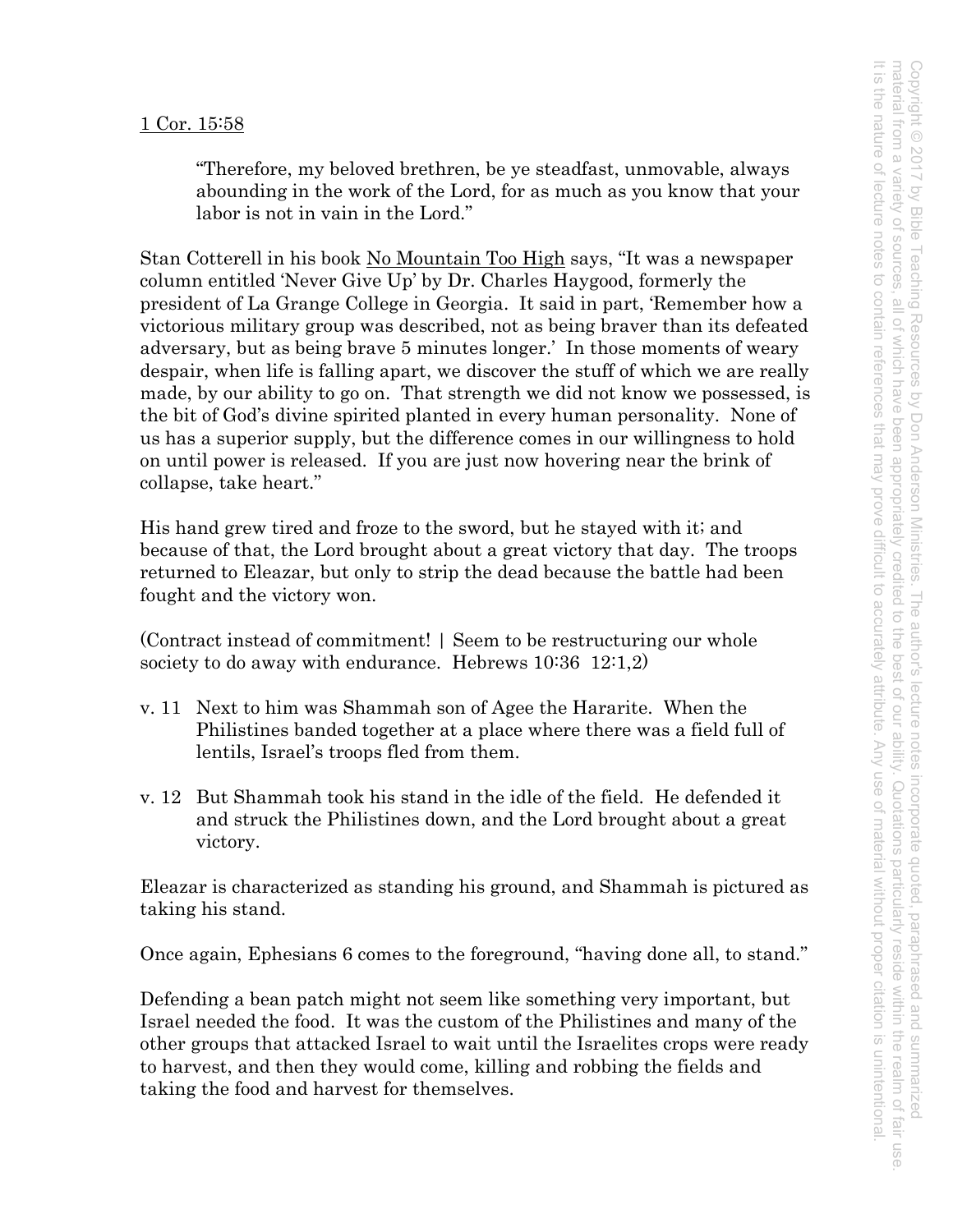Shammah was one of those guys who took his stand in the middle of the field. He was outstanding in his field. and he defended it and struck the Philistines down. And the Lord brought about a great victory.

It is interesting to note that Eleazar had that same experience - - as he stood his ground, he was in a position for the Lord to bring about a great victory. He didn't turn and run away, so the Lord was able to use him. The same thing is true of Shammah. He just hung in there and stayed there, and the Lord brought about a great victory. I'm afraid many times as believers we miss some of the great acts of the Lord's victory and deliverance in our lives simply because we turn tail and flee in difficult situations, rather than face them with the grace and strength of our Lord and triumph in the midst of them.

(We just quit too soon!)

# 2 Car. 2:14

"Now thanks be unto God, who is always leading us in a constant pageant of triumph."

Verses 13-17 are somewhat of a PARENTHESIS in the passage. It is one of the great war stories that came from harvest time. I believe the fact that the writer is recalling Shammah's heroic act in the bean patch he is reminded of this great story from David's reign to demonstrate how loyal and how supportive these men were who served in David's army. This story comes from the very beginning of his reign over all the land of Israel.

Shortly after, David becomes king at 37(1/2) years of age over Israel and Judah. He moves the capital city to Jerusalem, and there Hiram the king of Tyre builds him a beautiful palace. But then immediately the Philistines mobilize to defeat David's new expanded realm of authority and bring destruction to his kingdom. It is at this time that David goes to the Cave of Adullam and prepares his military strategy and seeks the face of the Lord as to what is to be done and how it is to be done in fighting the Philistines.

- v. 13 During harvest time, three of the thirty chief men came down to David at the Cave of Adullam, while a band of Philistines was encamped in the Valley of Rephaim.
- v. 14 At that time David was in the stronghold, and the Philistine garrison was at Bethlehem.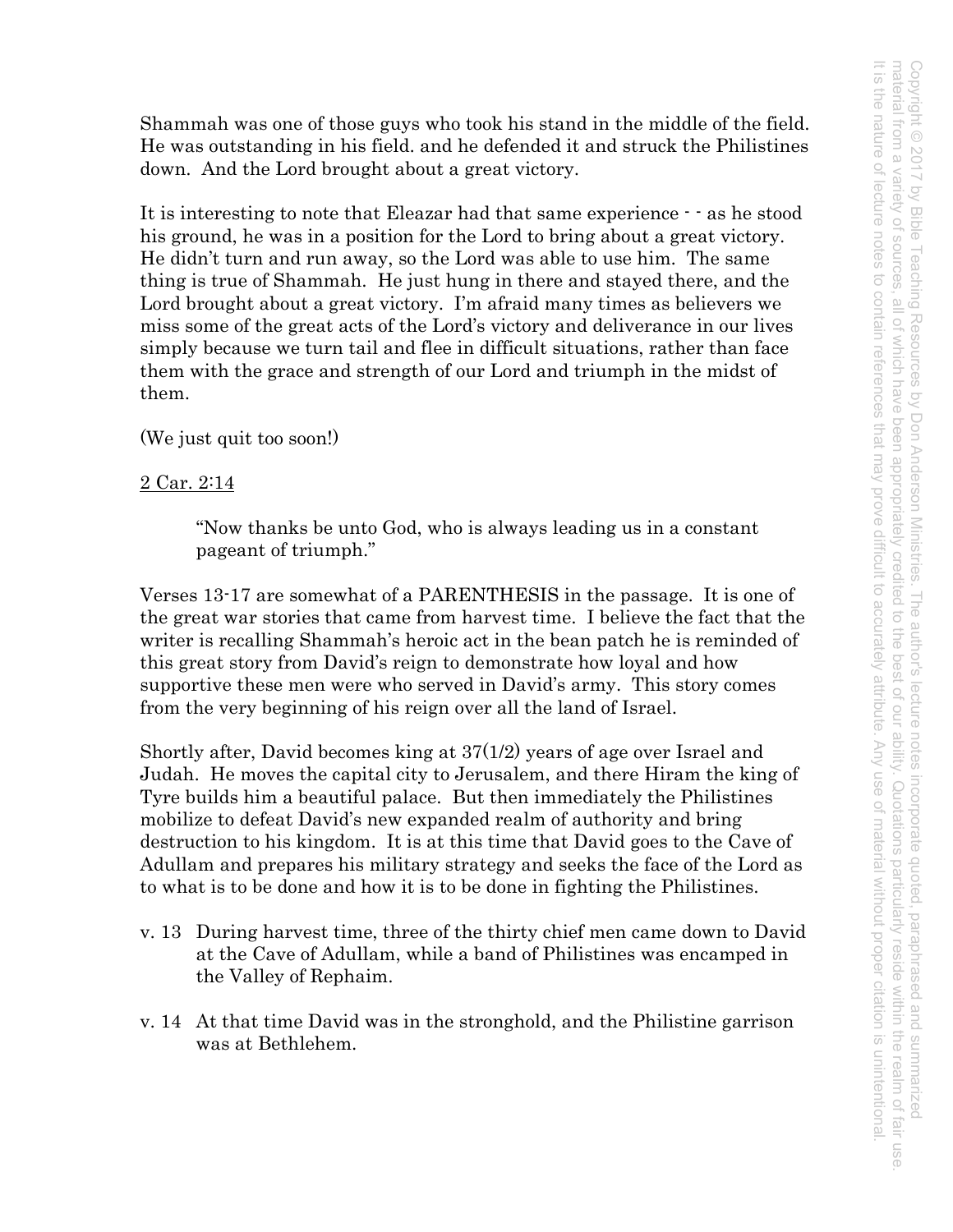David had slipped south from the city of Jerusalem to the cave of Adullam to work out all of the strategy for this first major conflict with the Philistines.

v. 15 David longed for water and said, "Oh, that someone would get me a drink of water from the wall near the gate of Bethlehem!"

David grew up in Bethlehem. Bethlehem lay between the cave of Adullam and the city of Jerusalem.

David is working away in the cave. Sweat is running down from his sweatband into his eyes, and he can feel it running down under his arms and soaking his shirt, down his legs and into his socks. Since they didn't have Gatorade or Perriere in those days, he goes back to his childhood memories when he used to go to the well at Bethlehem on occasions like this and get himself a real good cold drink of water from the well.

(Boy! What I would give for a big tall cold glass of water from the Bethlehem well!!)

v. 16 So the three mighty men broke through the Philistine lines, drew water from the well near the gate of Bethlehem and carried it back to David. But he refused to drink it; instead, he poured it out before the Lord.

These three mighty men demonstrated to David that his slightest wish was their supreme desire, that nothing was too good for their leader, that they were willing to risk their lives for any request that he might make. How good of the Lord to provide this visible demonstration to David that he has a group of men who would die with him in the trenches.

You can just see these guys coming back with such enthusiasm and excitement to surprise David with their gift. They came into the cave and they said, "David! Look what we've got! Here is some water from the well near the gate of Bethlehem. Look right here! It says 'bottled in Bethlehem' on it. It's all yours. We brought it for you!"

Our text says, "He refused to drink it. Instead, he poured it out before the Lord."

v. 17 "Far be it from me, O Lord, to do this!" he said. "Is it not the blood of men who went at the risk of their lives?" And David would not drink it. Such were the exploits of the three mighty men.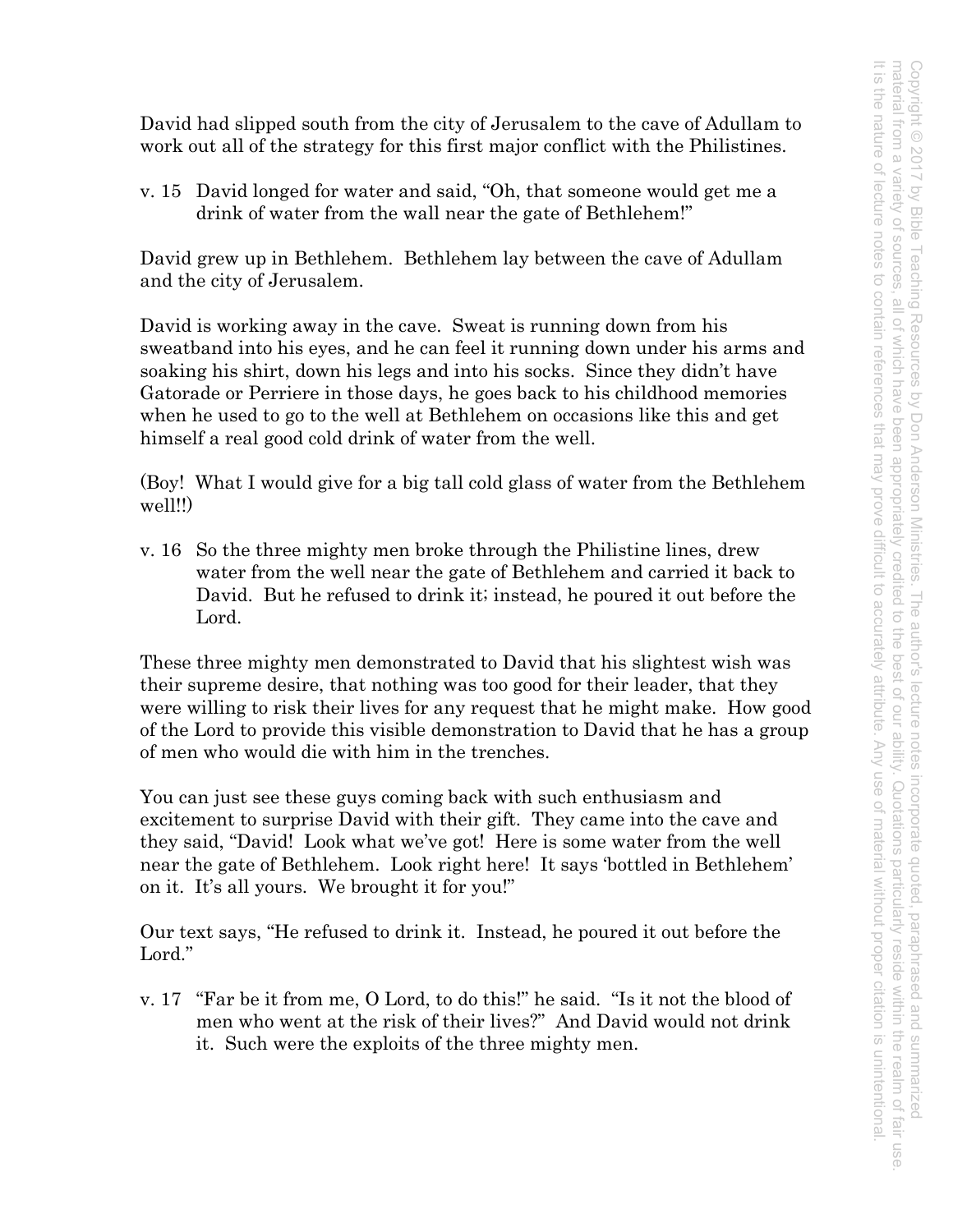Vos points out, "Since drinking this water was almost like drinking the blood of the men who had risked their lives to get it, David refused to drink it, and poured it out on the ground as a thank offering to God for the safe return of the three."

Ackroyd says, "'He poured it out to the Lord' id to be understood as a libation comparable to the pouring of wine alluded to in Hosea 9:4. As the comment in verse 17 explains, water purchased at the risk of men's lives, the blood of these men, could not be used properly for secular purpose but belongs to God, as does the blood of the sacrificial victim. The story gives a vivid picture of a heroic exploit but also draws out the themes of David's piety and of the loyalty existed between him and his men."

After this little story, our text now returns to the exploits of the superstars. We have considered three of them:

- 1. Josheb-Basshebeth
- 2. Eleazar
- 3. Shammah

Now we look at two more before we get the final honor roll that is listed.

- v. 18 Abishai the brother of Joab son of Zeruiah was chief of the Three. He raised his spear against three hundred men, whom he killed, and so he became as famous as the Three.
- v. 19 Was he not held in greater honor than the Three? He became their commander, even though he was not included among them.
- 4. Abishai is seen many times in the life of David. He, along with Joab and Asahel, are nephews of David and sons of David's sister Zeruiah.

Abishai was made one of the three military commanders in the battle with Absalom.

He distinguished himself for special honor here in that he raised his spear against 300 men, whom he killed.

He distinguished himself on numerous occasions as being at David's side at critical times:

1. He was willing to go down into the camp of Saul on a daring night raid, taking his spear and water jug.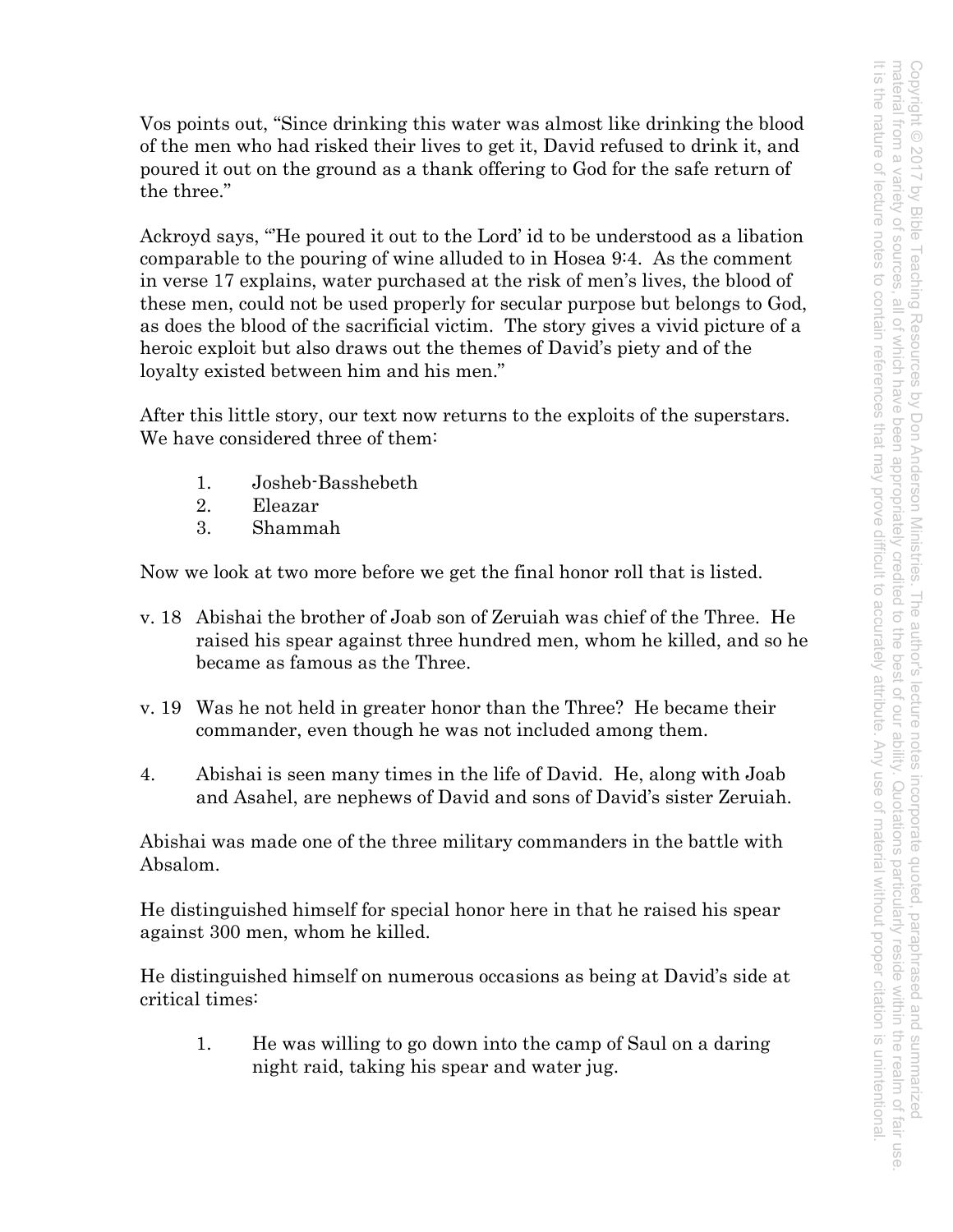- 2. He was also at David's side when Shimei was throwing stones, cursing the king on his departure from Jerusalem into exile.
- 3. Saved David's life in last military encounter with Philistine giant – David was exhausted!

ABISHAI is the CLINT EASTWOOD OF THE OLD TESTAMENT. With his 357 magnum pointed straight at you, he would say, "Make a move, and you make my day."

The 5th man in this cavalcade of superstars is listed in the following verses:

- v. 20 Benaiah son of Jehoiada was a valiant fighter from Kabzeel, who performed great exploits. He struck down two of Moab's best men. He also went down into a pit on a snowy day an killed a lion.
- v. 21 And he struck down a huge Egyptian. Although the Egyptian had a spear in his hand, Benaiah went against him with a club. He snatched the spear from the Egyptian's hand and killed him with his own spear.
- v. 22 Such were the exploits of Benaiah son of Jehoiada; he too was as famous as the three might men.
- v. 23 He was held in greater honor than any of the Thirty, but was not included among the Three. And David put him in charge of his bodyguard.
- 5. There are three outstanding acts that are credited to Benaiah that qualify him for special mention here in these military records:
	- 1. He struck down two of Moab's best men. He was truly a champion, and he took on Moab's best and beat them both.
	- 2. He also went down into a pit on a snowy day and killed a lion.

You can imagine what that would have been like, to have faced a lion on slippery footing, and who was probably hungry because of the inclement weather. With all odds against him because of poor footing and a hungry beast, Benaiah still comes out on top and kills the lion.

This had to be impressive to David because he had a similar experience recorded in 1 Samuel 17:37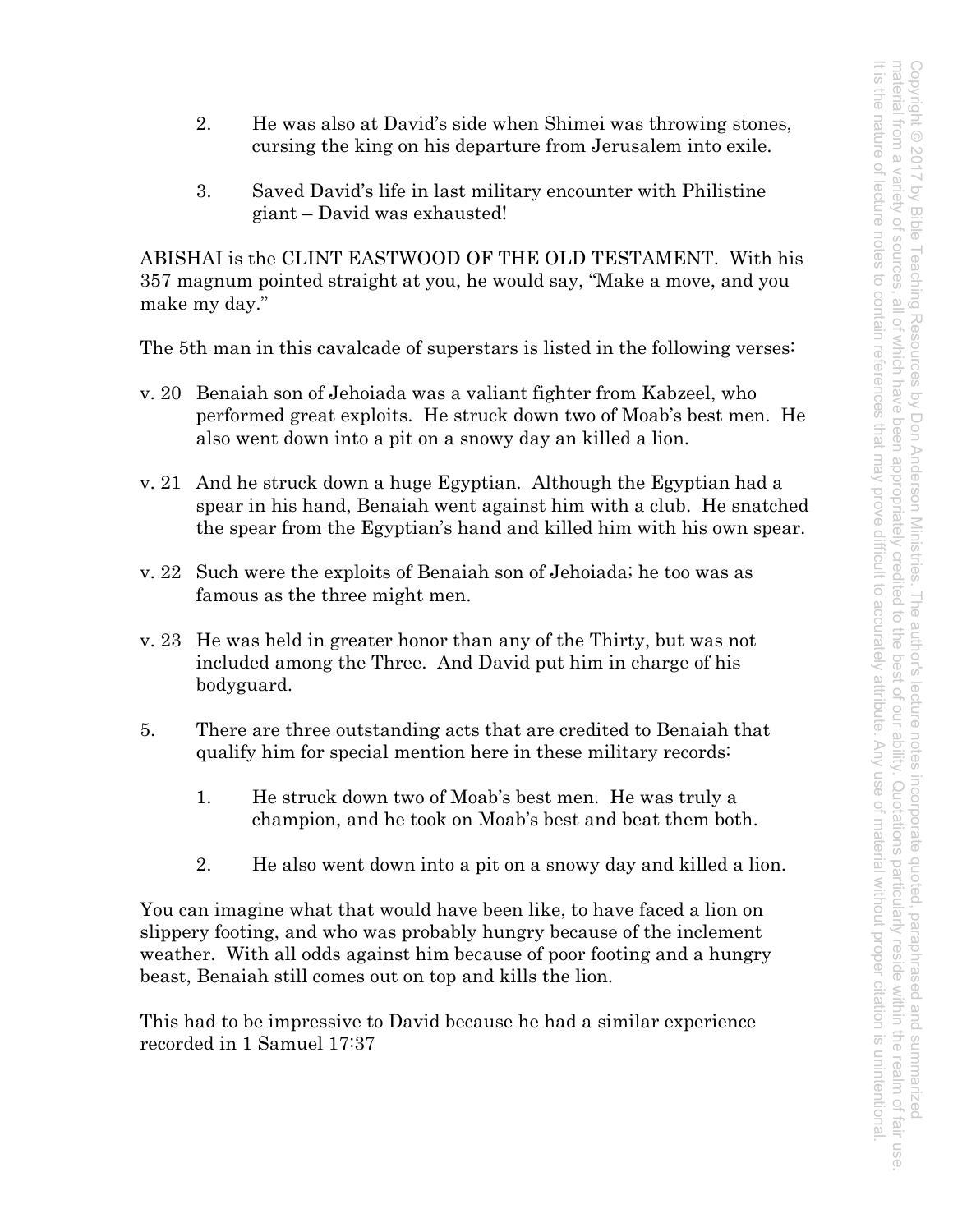"And David said, 'The Lord who delivered me from the paw of the lion and from the paw of the bear, he will deliver me from the hand of this Philistine.' And Saul said to David, 'Go, and may the Lord be with you.'"

Gehrke points out, "These were not African lions. Nevertheless, tracking a rapacious Palestinian lion into a cistern at snowfall, and the grappling with it successfully was no mean achievement."

I am sure DANIEL probably can have a real sympathetic understanding of God's sovereign intervention in this situation, even as God closed the mouths of the beasts when Daniel was cast into the den with the lions in his experience.

One thing about old Benaiah - - he is not a fair-weather fighter. He is out there no matter what kind of weather it is, defending the interests of his people.

(Even does his thing in off season!)

- 3. The third thing that distinguishes him is recorded in verses 21 and 22:
- v. 21 And he struck down a huge Egyptian. Although the Egyptian had a spear in his hand, Benaiah went against him with a club. He snatched the spear from the Egyptian's hand and killed him with his own spear.

This too had to remind David of his own exploits against Goliath as he took his sling and five smooth stones to move forth in a courageous act, realizing the battle was the Lord's.

(Never mentions Joab directly! Only in relation!)

Such were the exploits of Benaiah, son of Jehoiada. He too was as famous as the three might men. He was held in greater honor than any of the Thirty, but he was not included among the Three. Just like the Lord chose Twelve, but three of them formed the Executive Committee: Peter, James, and John; so Benaiah wasn't among the Three, but David put him in charge of his bodyguard because of his courageous acts –on the field of battle.

(It's all together fitting at the time of David's retirement to mention all of these!!)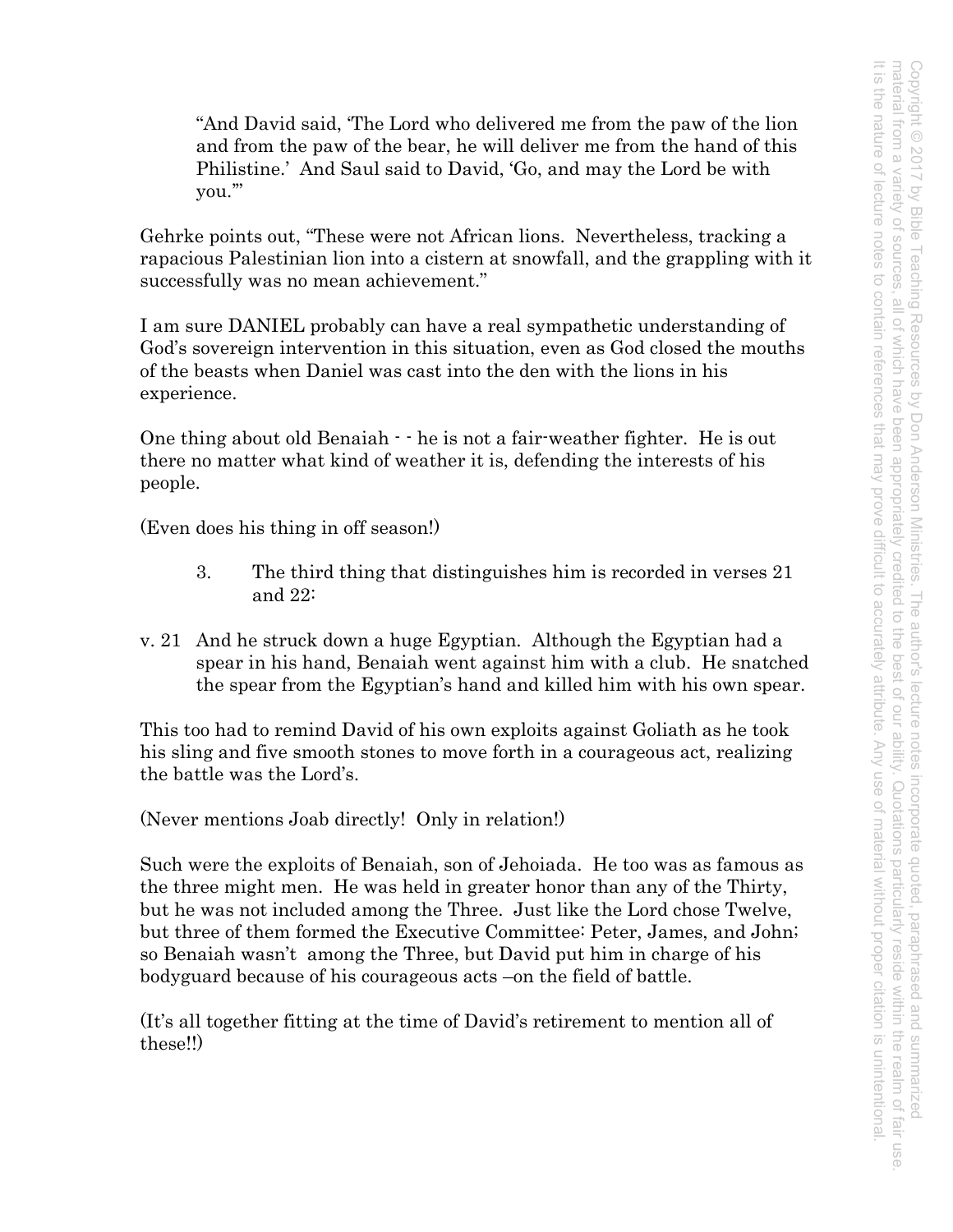This is like introducing the All-American team on the Bob Hope Show. These men made it in the military.

This is the honor roll of men who fought courageously and were responsible on the human plane for great victories brought to David's armies.

I am reminded of the story of the little boy and his father walking through the church, and in the back foyer there was a huge bronze plaque with the names of service men from that congregation who had served in America's conflicts. When the boy saw the plaque, he asked his father what that plaque represented. The father said, "The plaque is remembering all those who died in the service." And the little boy's innocent reply was, "In the morning service or the evening service?"

- (6/7) v. 24 Among the thirty were: Asahel the brother of Joab, Ehanan son of Dodo from Bethlehem,
- (8/9) v. 25 Shammah the Harodite, Elika the Harodite,
- (10/11)v. 26 Helez the Paltite, Ira son of Ikkesh from Tekoa,
- (12/13)v. 27 Abiezer from Anathoth, Mebunnai the Hushathite,
- (14/15)v. 28 Zalmon the Ahohite, Maharai the Netophathite,
- (16/17)v. 29 Heled son of Baanah the Netophathite, Ithai son of Ribai from Gibeah of Banjamin,
- (18/19)v. 30 Benaiah the Pirathonite, Hiddai from the ravines of Gaash,
- (20/21)v. 31 Abi-Albon the Arbathite, Azmaveth the Barhumite,
- (22) v. 32 Eliahba the Shaalbonite, the sons of Jashen, Jonathan

Evidently, there were three of these sons that do not have their names listed here in order to bring out the number to 37 in all.

- (24) v. 33 son of Shammah the Hararite, Ahiam son of Sharar the Hararite,
- (25/26)v. 34 Eliphelet son of Ahasbai the Maacathite, Eliam son of Ahithophel the Gilonite,
- (27/28)v. 35 Hezro the Carmelite, Paarai the Arbite,
- (29) v. 36 Igal son of Nathan from Zobah, the son of Hagri
- (30/31)v. 37 Zelek the Ammonite, Naharai the Beerothite, the armor-bearer of Joab son of Zeruiah,
- (32/33)v. 38 Ira the Ithrite, Gareb the Ithrite
- (34) v. 39 and Uriah the Hittite, there were 37 in all.

(1. David's last inspired words speak of God's faithfulness. 2. Take your stand. You never flee into the will… 3. Name in the lamb's book of life.)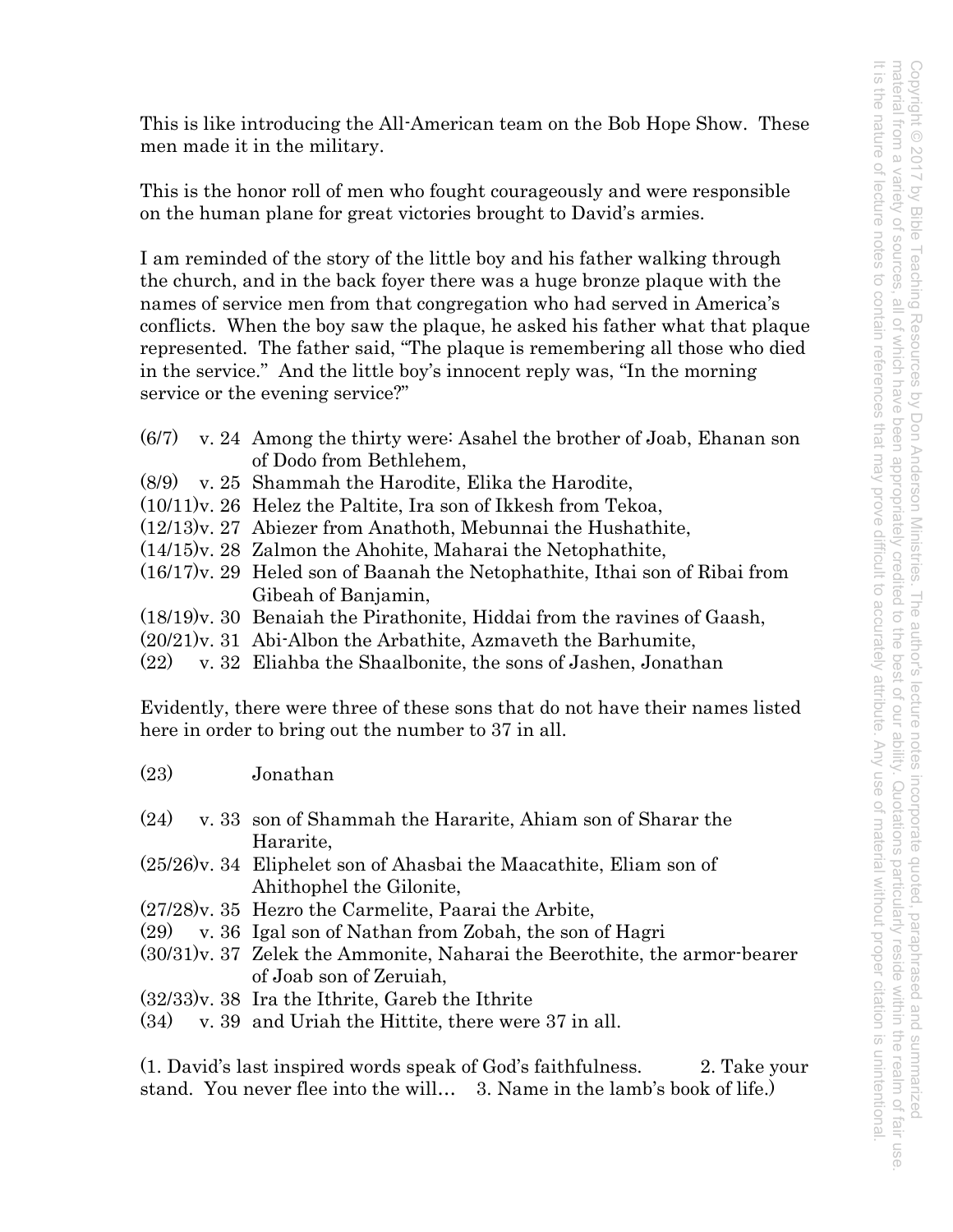Having considered:

David's last MESSAGE, and the MILITARY in chap. 23, we come to his last MESS in chap. 24.

(Slowly David is letting go of life – Last battle, last song, last message. 50 yrs in military.)

Whereas we can write over chap. 23 – VICTORY, We have to write over chap. 24 – DEFEAT.

In chap. 23 he's SAVORING HIS SECCESSES, In chap. 24 he's EXPERIENCING FAILURE.

In chap. 23 he's READING HIS CLIPPINGS, In chap. 24 he really wants to know how big is big, and starts KEEPING STATISTICS.

Swindoll titles this chapter "When the Godly Are Foolish."

<u>James 3:1</u>

"Let not many of you become teachers, my brethren, knowing that as such we shall incur a stricter judgment."

One sad fact of life is that we do not reach perfection by growing older. Age alone is no guarantee of maturity or freedom from error. As Elihu said to Job, "The abundant in years may not be wise" (Job 32:9) is so true. Sometimes the aged and godly saints act downright foolish. When such saints are leaders, the consequences are usually greater. Consider the aged and otherwise godly David - -a father of many, a courageous warrior in battle, a king for nearly four decades, a sensitive man of God. In spite of such achievements and experiences, he made a foolish decision based on pride and fell into Satan's trap.

Someone has called this chapter "A SINFUL CENSUS."

This chapter is just another proof of the law of God that sin costs a lot, the principle of sowing and reaping, and the fact that you individual sin affects others.

Winter points out, "'Pride goes before destruction' (Proverbs 16:18). There is nothing wrong in numbering people. God commanded his people to be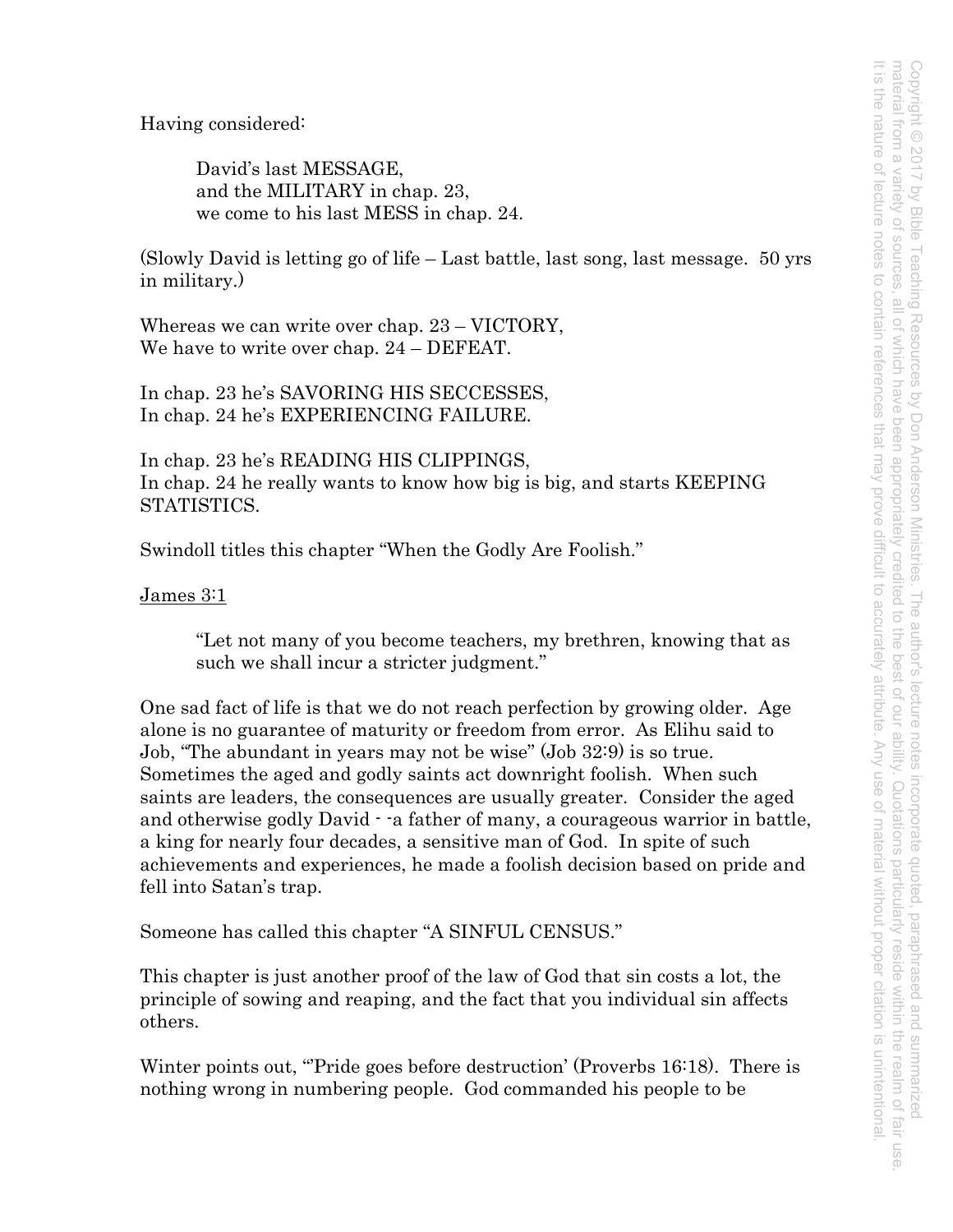numbered twice while they were wandering in the wilderness. David, evidently, numbered his people in order to revel in his strength. It is wrong to take pride in one's own physical accomplishments and power. For this reason, he was punished."

Theodore Epp says, "This last attack of Satan upon David took place some 38 years after David had ascended the throne, and about two years before his death. Satan was successful for a brief time in enticing David to sin, which should remind us that at no age are we free from being tested. At the same time, we can have God's victory. Should we fall, we will find forgiveness and restoration, if we are genuine in our repentance."

David wanted to know how strong his nation was militarily. His strength really lay in God, but David laid his emphasis upon his armies. God's position was: You do not need to number the people. I have taken care of this situation. The strength of Israel's army meant nothing if God was not with them to give them the victory. God was displeased with this census, which was rooted in pride and the glorification of man's power.

(If God be for us…. | Old age, reliving exploits and savoring our successes.)

How was it that David was a man after God's own heart? Acts 13:22 holds the key: "which shall fulfill all my will." These three words must be kept before us as we consider what made David a man after the heart of God. Faith was basic to his life. His heart-attitude was that of deep humility, and there was obedience. His humility caused him to realize that in himself he was nothing. Only through God could he perform the will of God. He put himself at God's disposal so that God could work his will through him.

Young points out, "Proverbs 6 lists seven things that God's hates. Six things he hates; the seventh he despises. The list begins with a proud look, literally, a proud eye. David took this census not to testify, Here are God's people. Look what God has done with us, but so he could boast, Ah, these are my people. Look what I have done. Look at the victories I have accomplished. David reviewed the reports and calculated over six million people under my rule. I am their absolute king. Incidentally, the population of Israel at that time was approximately the population of Israel today."

Davis points out, "The book of 2 Samuel, therefore, concludes on a note of sorrow, just as it began. David had enjoined moments of great success, and yet, in spite of his wisdom and political genius, as a father he failed in his own household. David's greatest heartaches came, not from the enemies on the outside, but from his own family. It was not the weak hand of David that failed him, but a weak heart which allowed him to enter into an adulterous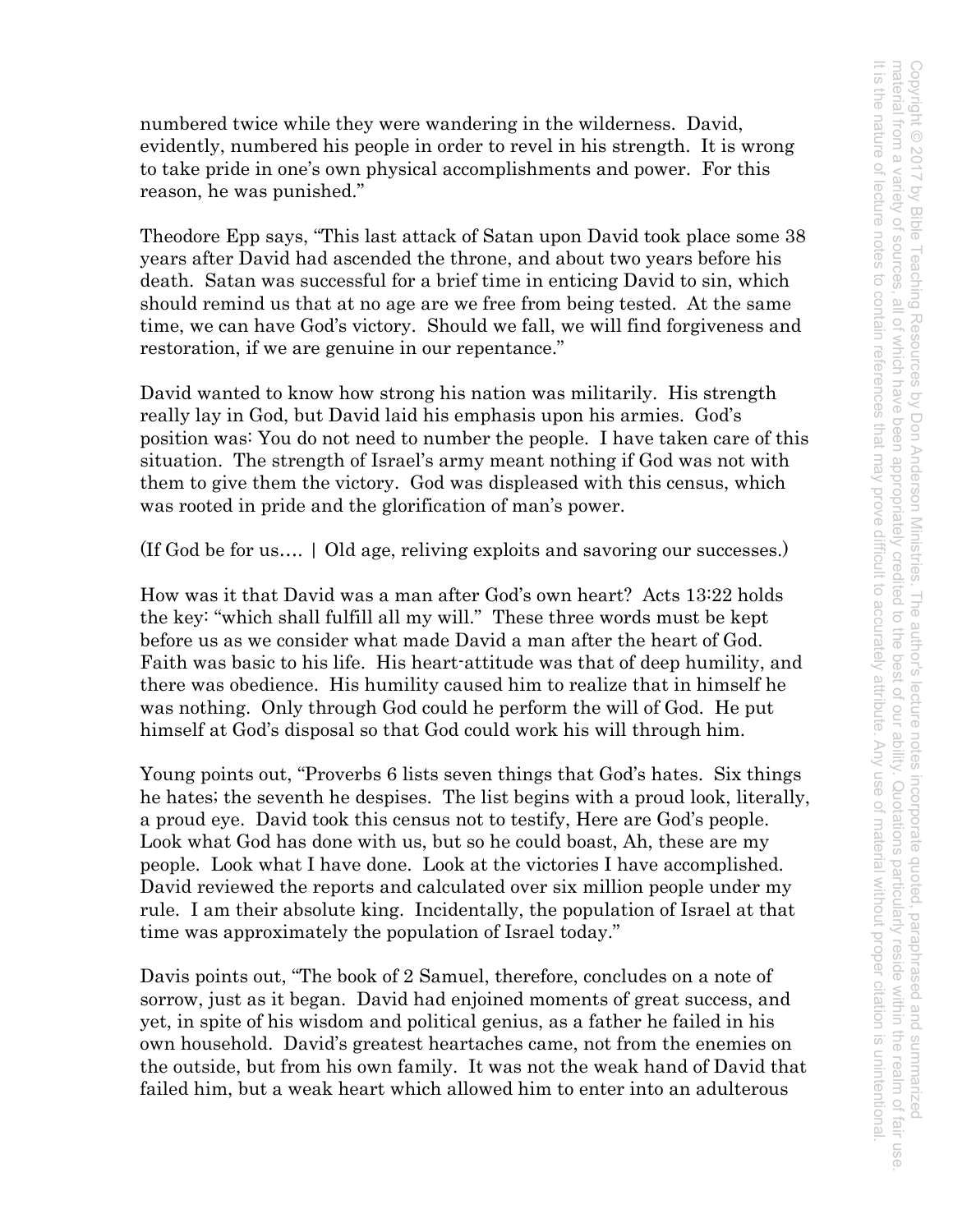Copyright © 2017 by Bible Teaching Resources by Don Anderson Ministries. The author's lecture notes incorporate quoted, paraphrased and summarized<br>material from a variety of sources, all of which have been appropriately cr It is the material from a variety of sources, all of the which have been appropriately credited to the best of courses, all of the interval of the set of the set of the been abdeniately reside with reside with reside within the real Copyright © 2017 by Bible Teaching Resources by Don Anderson Ministries. The author's lecture notes incorporate quoted, paraphrased and summarized It is the nature of lecture notes to contain references that may prove difficult to accurately attribute. Any use of material without proper citation is unintentional.nature of lecture notes to contain references that may prove difficult to accurately attribute. Any use of material without proper citation is unintentional

relationship with Bathsheba. The results of David's reign, however, were not all negative. It is very clear from a military and political point of view that David had fully established the kingdom of Israel. He had achieved international respect and recognition for Israel in a very brief period of time. This great kingdom soon was to pass into the hands of Solomon, a young man with equal capabilities and gifts."

Krummacher reminds us that "after trying times of sorrow and humiliation, David again sits on Mount Zion, under his vine and fig tree. How heartily do we grant to him this time of rest. May it not be to him again as it has been before, only a snare."

Vos speaks to the issue when he says, "In what sense David's taking of the census was sinful has to be deduced from the context of 1 Chronicles and 2 Samuel, and especially from Joab's response. That David's attitude was sinful certainly is to be seen in his pride or self-exaltation as he sought to glory in the number of his fighting men and the strength of his military establishment; and perhaps worse, he felt the temptation of measuring his real strength in terms of human and material resources instead of the Rock and Shield of chapter 22."

Gulston says, "As the twilight begins to deepen around David, one might expect to see him enjoying a little of the peace that sometimes comes to hose whose task is nearly over. But tranquility eludes him now, as it seems to have done all his life. There were few stretches of still waters beside the paths he trod. This is why he was able to write the way he did about those at which he had been able to linger. But he knew the storms and the pull of the dangerous currents, and still at the end he could say, 'I have been young, and now am old. Yet, have I not seen the righteous forsaken nor his seed begging bread' (Psalm 37:25). And now in the gathering dusk he was caught up in the toils of another crisis when Satan stood up against Israel and provoked or enticed David to number Israel (1 Chron. 21:1). While David was FAITHFUL TO THE END, he was still FALLIBLE TO THE END."

24:v. 1 Again the anger of the Lord burned against Israel, and he incited David against them saying, "Go and count Israel and Judah."

# 1 Chron. 21:1

"Satan rose up against Israel and incited David to take a census of Israel."

Vos points out, "Since a census was not wrong in itself the sin that was judged in the present case must have been the attitude of the king's heart,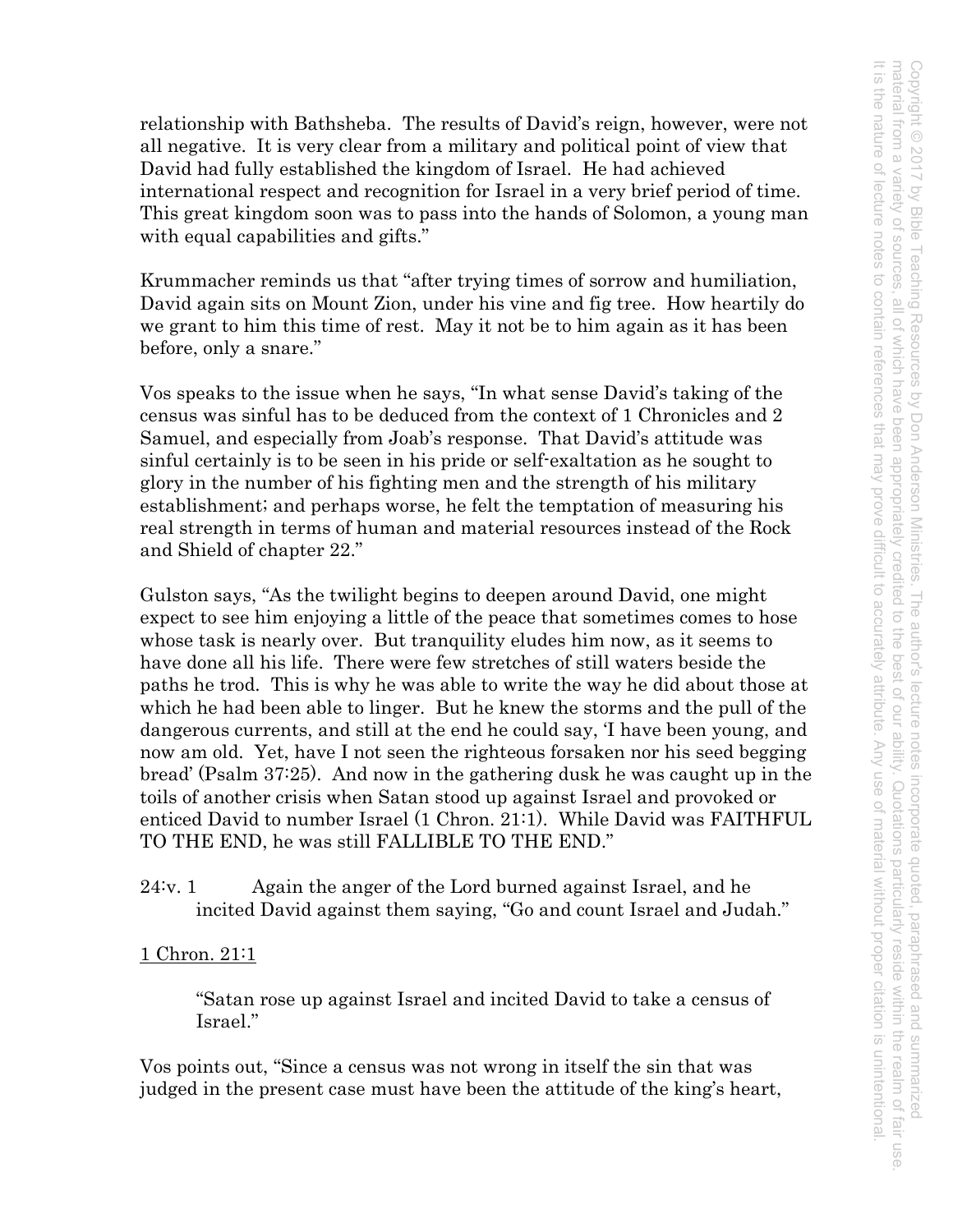and punishment for David's sin then became an occasion for the chastisement of the nation for its waywardness. Again, the anger of the Lord burned against Israel, as it had in the days of protracted drought (2 Samuel 21). Bu the reason is not directly stated in this narrative. In his anger God moved or incited David to take a census, according to this passage. But God cannot temp anyone to sin (James 1:13). In the parallel passage in 1 Chron. 21:1 it says that God permitted David to fall into temptation by failing to provide restraining grace."

Oh, how easy it is in old age to fall under the PERIL PF PRIDE, to REVEL IN THE RECORDS, to always LIVE IN THE PAST and how great it was in comparison to the present. Satan knows there is a numbing process that goes on when we think more highly of ourselves than we ought to think. With the coming of age, there comes this overconfident spirit that we have accomplished many great things, and we keep ourselves afloat by researching just how great these accomplishments are.

God's position in this whole thing is: I have taken care of the situation. No numbers are needed, just trust in Me.

## Galatians 3:1-3

"You foolish Galatians, who has bewitched you? Before whose eyes Jesus Christ was publicly portrayed as crucified. This is the only thing I want to find out from you: did you receive the Spirit by the works of the law or by hearing with faith? Are you so foolish, having begun by the Spirit, are you now being perfected by the flesh?"

The tragedy of this chapter before us is it hurts so many people. David's sin in the latter part of his life has a tragic effect upon thousands of lives.

We realize that we are most vulnerable after great victory, and Israel has just experienced a great victory over the Philistines.

v. 2 So the king said to Joab and the army commanders with him, "Go throughout the tribes of Israel from Dan to Beersheba and enroll all the fighting men, so that I may know how many there are."

The king calls together Joab and the other commanders of the army and gives them the command to go from the northern border of Dan to the southern border of Beersheba and enroll all the fighting men. The reason gives this command is "so that I may know how many there are."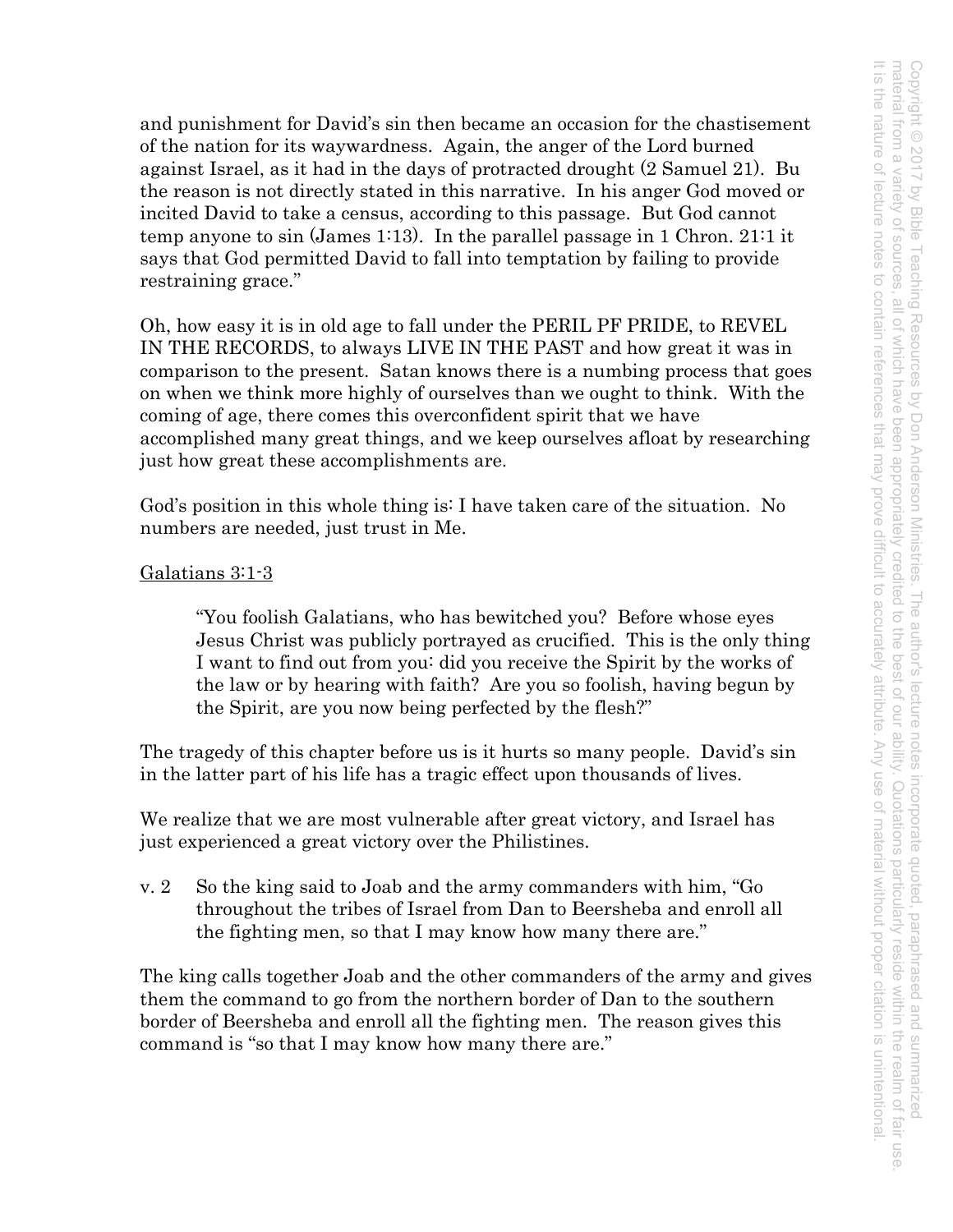v. 3 But Joab replied to the king, "May the Lord your God multiply the troops a hundred times over, and may they eyes of my lord the king see it. But why does my lord the king want to do such a thing?"

Joab realizes that David has got his eyes on the troops, rather than on the Lord.

 $(1.$  Retiring, hopes he has enough.  $2.$  Can they handle it!)

to the Lord numbers are meaningless, and "when God is for us, who can be against us?" The Lord will literally multiply the troops a hundred times over.

## 1 Samuel 14:6

"The Jonathan said to the young man who was carrying his armor, 'Come, and let us cross over to the garrison of these uncircumcised. Perhaps the Lord will work for us, for the Lord is not restrained to save by many or by few."

Statistics are meaningless, David, when you deal God into the picture. We have seen that on numerous occasions during our military career.

(You are the one in the beginning who said so calmly: "The battle is the Lord's.")

Joab's wish is that the eyes of my lord the king can see it.

This leads him to a question why. "But why does my lord the king want to do such a thing?"

It's obvious by Joab's hesitation that this is not something which is pleasing to the Lord.

Joab gives him wise counsel, but he doesn't listen.

Vos points out, "Joab remonstrated with the king, evidently, because he felt the king was on an ego trip, and probably because he believed that any effort to take a census would unsettle the populace, as it would raise fears of new taxes and military conscription. No amount of remonstrance on the part of Joab and the military council was of any avail, however, and the king had his way."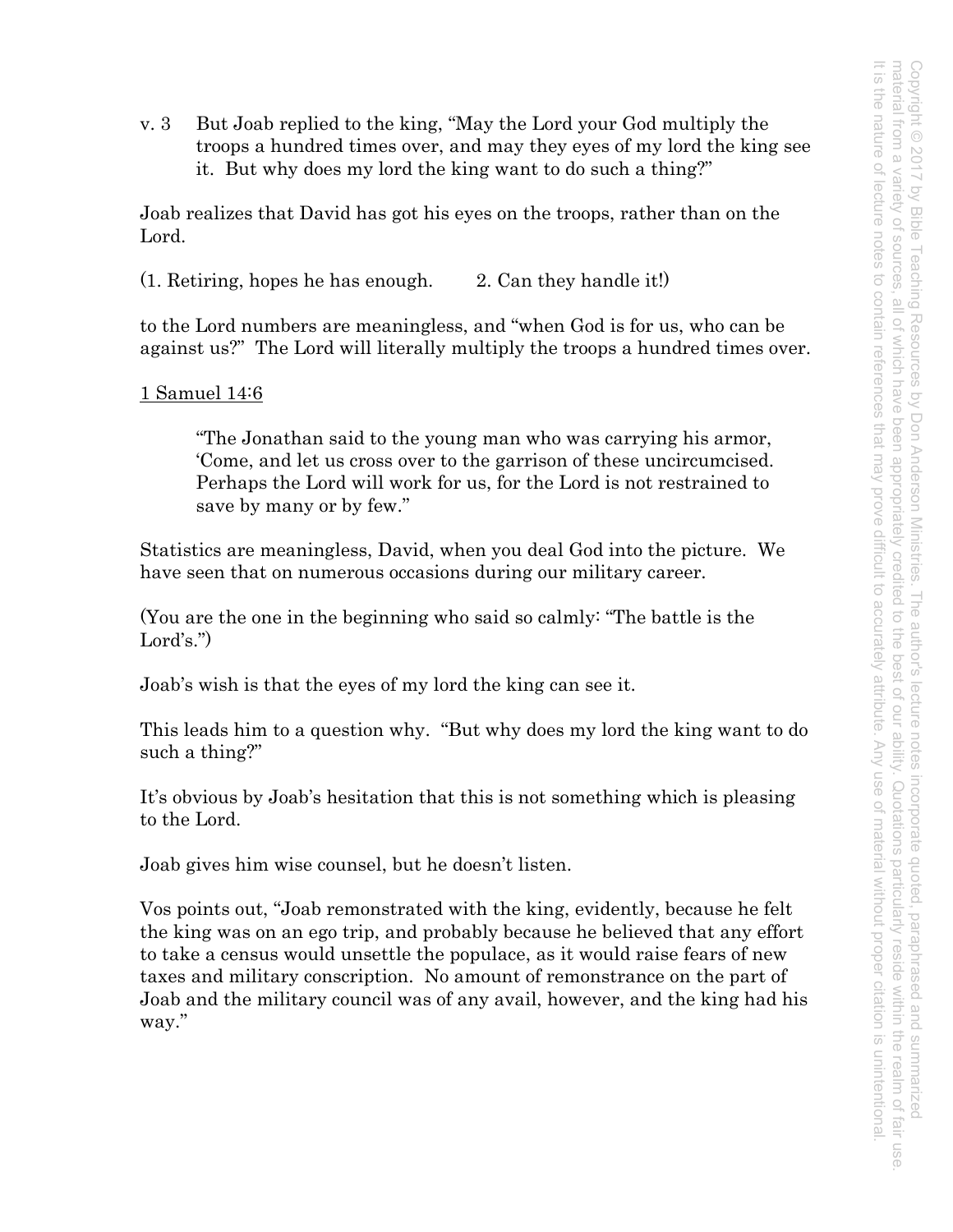How different is David here than he was back in the wilderness just before the battle with Absalom's forces in 2 Samuel 18:4. The king answered, "I will do whatever seems best to you."

Now that the king is back on the throne, and he has naturally resident within him bitter feelings toward Joab, he doesn't even listen to what he has to say.

v. 4 The king's word, however, overruled Joab and the army commanders: so they left the presence of the king to enroll the fighting men of Israel.

David probably just said, "You do as I say because I am the king."

The fact that the text tells us "the king's word overruled" lets us know that there was an argument and that David won out in the end.

David's pride is obvious in the fact that he conducts himself in the way he does here. He wants to know how big it is and how many men he has under his authority. Then when it comes to dealing with his advisors, he is unbendable and unapproachable with counsel from those who serve him. This is so out of character with someone who is in fellowship with the Lord and walking with God. The spirit of gentleness has gone.

(When you have to force something or an issue it is a sure indication that you are walking out of the will of God at that point…)

Young points out, "My wife's father was an invalid for fourteen years, residing in a wheelchair. He lived as a man of God. He had a twisted smile which was the result of many strokes. but when I visited him, I felt as though I had experienced the touch of heaven. His sister Frances came in one day and inquired, 'Bud, how do you maintain your great spirit?' In his faltering speech he haltingly replied, 'Do you remember that song we would sing as children?

"Spirit of the living God, fall afresh on me. Break me, melt me, mold me, fill me, Spirit of the living God, fall afresh on me."

'Look at me. Here I am broken and melted.' 'But also,' he exclaimed, 'molded and filled with Him.'

"Anyone whose life is molded by Christ can rejoice and testify,

'The longer I serve him, the sweeter he grows. The longer I serve him, the sweeter he grows. The more that I love him, more love he bestows.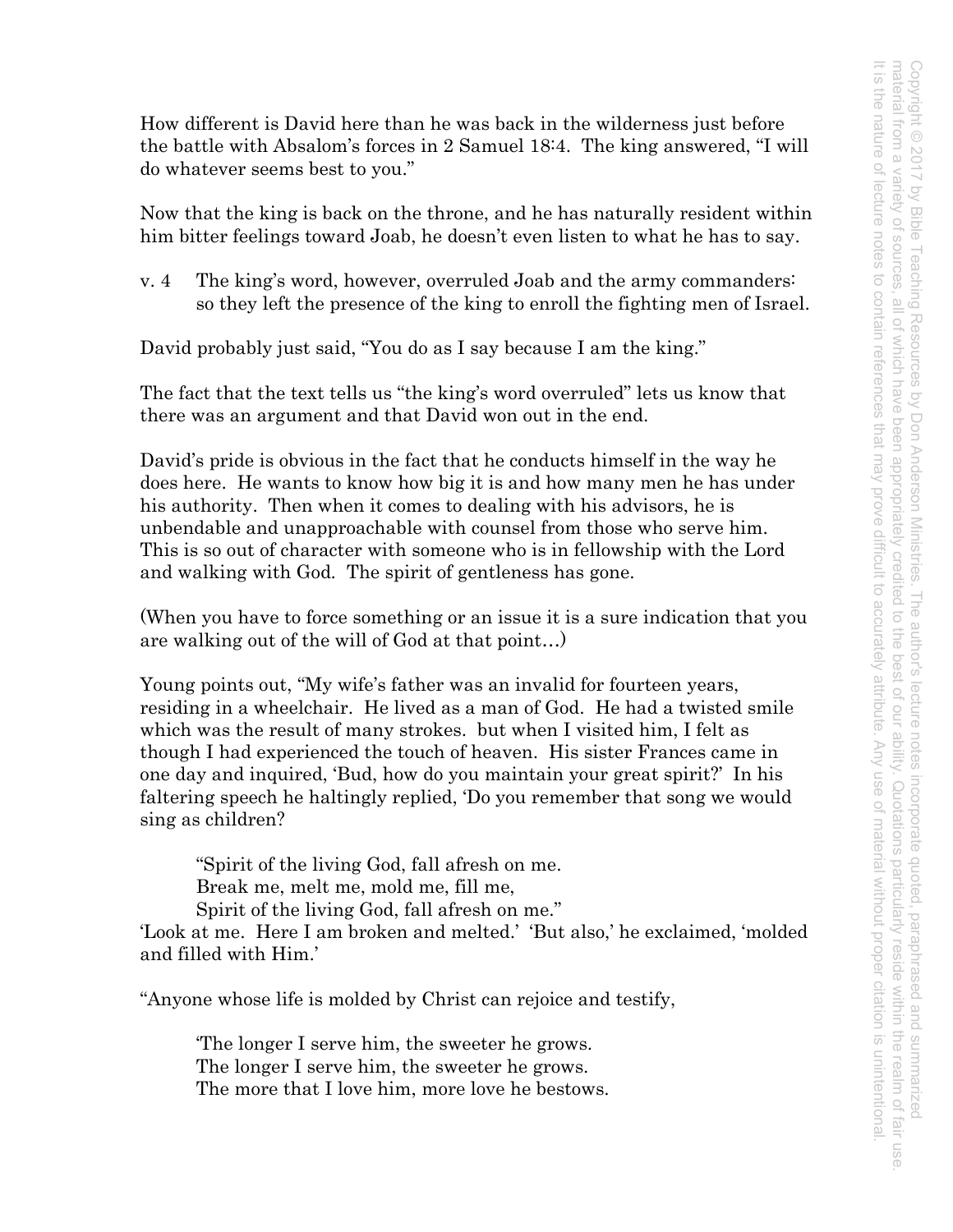Each day is like heaven, my heart overflows. The longer I serve him, the sweeter he grows.'"

## 1 Chron. 28:9

"And you, my son Solomon, acknowledge the God of your father, and serve him with wholehearted devotion and with a willing mind; for the Lord searches every heart and understands every motive behind the thoughts. If you seek him, he will be found by you. But if you forsake him, he will reject you forever."

## 1 Chron 28:20

"David also said to Solomon his son, 'Be strong and courageous, and do the work. Do not be afraid or discouraged, for the Lord God, my God, is with you. He will not fail you or forsake you until all the work for the service of the temple of the Lord is finished."

## 1 Chronicles 27:24

"Joab son of Zeruiah, began to count the men, but did not finish. Wrath came on Israel on account of this numbering, and the number was not entered in the book of the annals of King David."

- v. 5 After crossing the Jordan, they camped near Aroer, south of the town in the gorge, and then went through Gad and on to Jazer.
- v. 6 They went on to Gilead and the region of Tahtim Hodshi and on to Dan Jaan and around to Sidon.
- v. 7 Then they went toward the fortress of Tyre and all the towns of the Hivites and Canaanites. Finally, they went on to Beersheba in the Negev of Judah.
- v. 8 After they had gone through the entire land, they came back to Jerusalem at the end of nine months and twenty days.

They have traveled full throughout the land in these nine months and twenty days, taking this census commanded by David.

v. 9 Joab reported the number of the fighting men to the king; In Israel there were eight hundred thousand able-bodied men who could handle a sword, and in Judah five hundred thousand.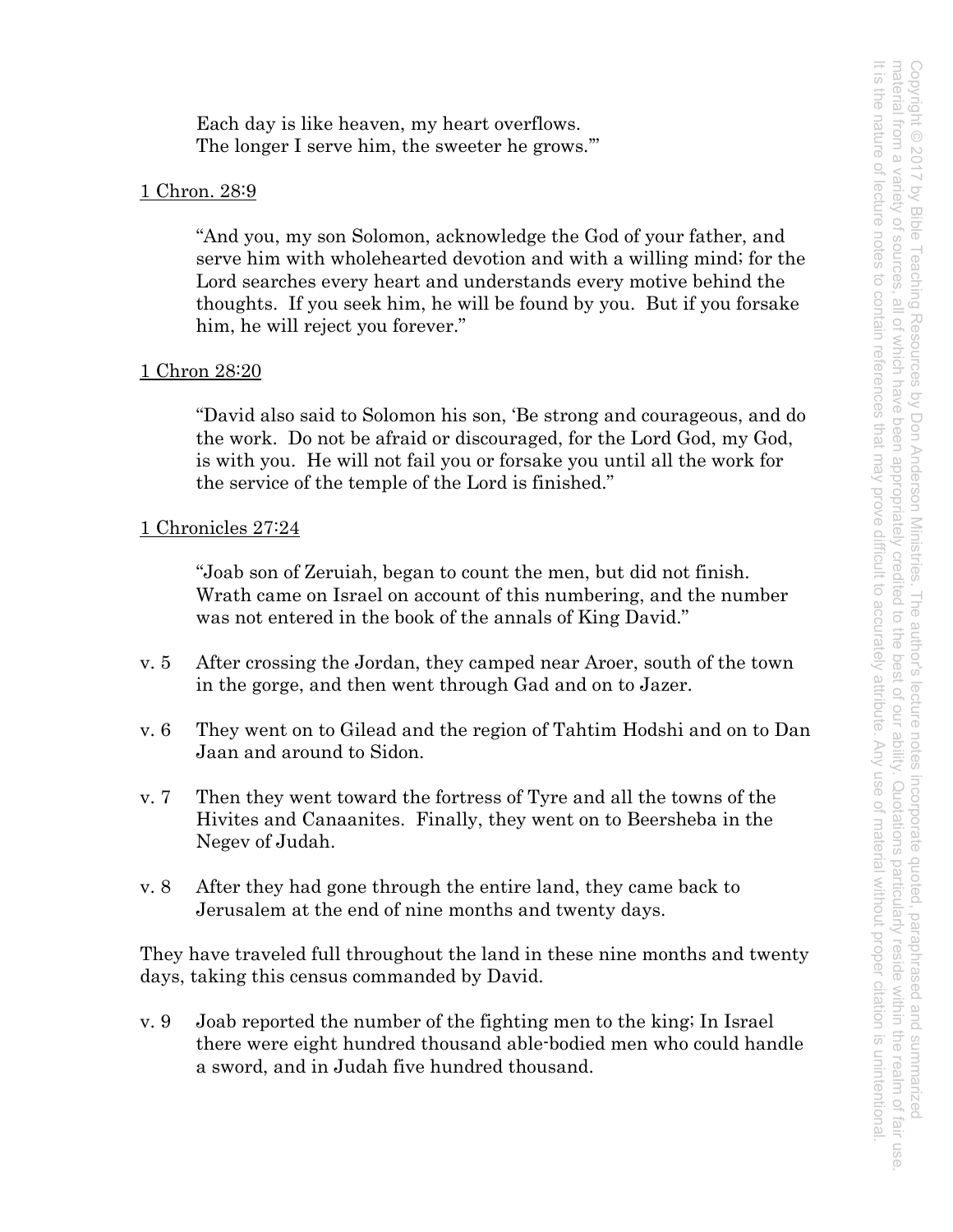The statistical worksheets that Joab and his men turn in come up with the figure of 1,300,000 able-bodied men who can handle a sword in Israel and Judah combined.

v. 10 David was conscience-stricken after he had counted the fighting men, and he said to the Lord, "I have sinned greatly in what I have done. Now, O Lord, I beg you take away the guilt of your servant. I have done a very foolish thing."

(Reveling in the records!)

# 1 Samuel 24:5

"Afterward, David was conscience-stricken for having cut off a corner of his robe."

# 1 Timothy 4:2

"Such teachings come through hypocritical liars, whose consciences have been seared as with a hot iron."

Why is David a man after God's own heart? Because even here in his old age he has a conscience tender and sensitive to the directions of the Spirit of God.

Vos says, "Evidently, soon after the census was completed, David realized he had done a foolish thing. Conscience-smitten, he prayed to God for forgiveness."

Ten months after the order was given for the census, the men return, and David examines the reports. Then he becomes conscience-stricken over what he has done.

v. 11 Before David got up the next morning, the word of the Lord had come to Gad the prophet, David's seer:

Immediately the Lord moves into action with a message from Gad the prophet, this time, rather than from Nathan.

v. 12 "Go and tell David, 'This is what the Lord says: I am giving you three options. Choose one of hem for me to carry out against you.'"

It is interesting here that there is no need for a parable or a story to bring about conviction on the part of David of his sin in this case. He already has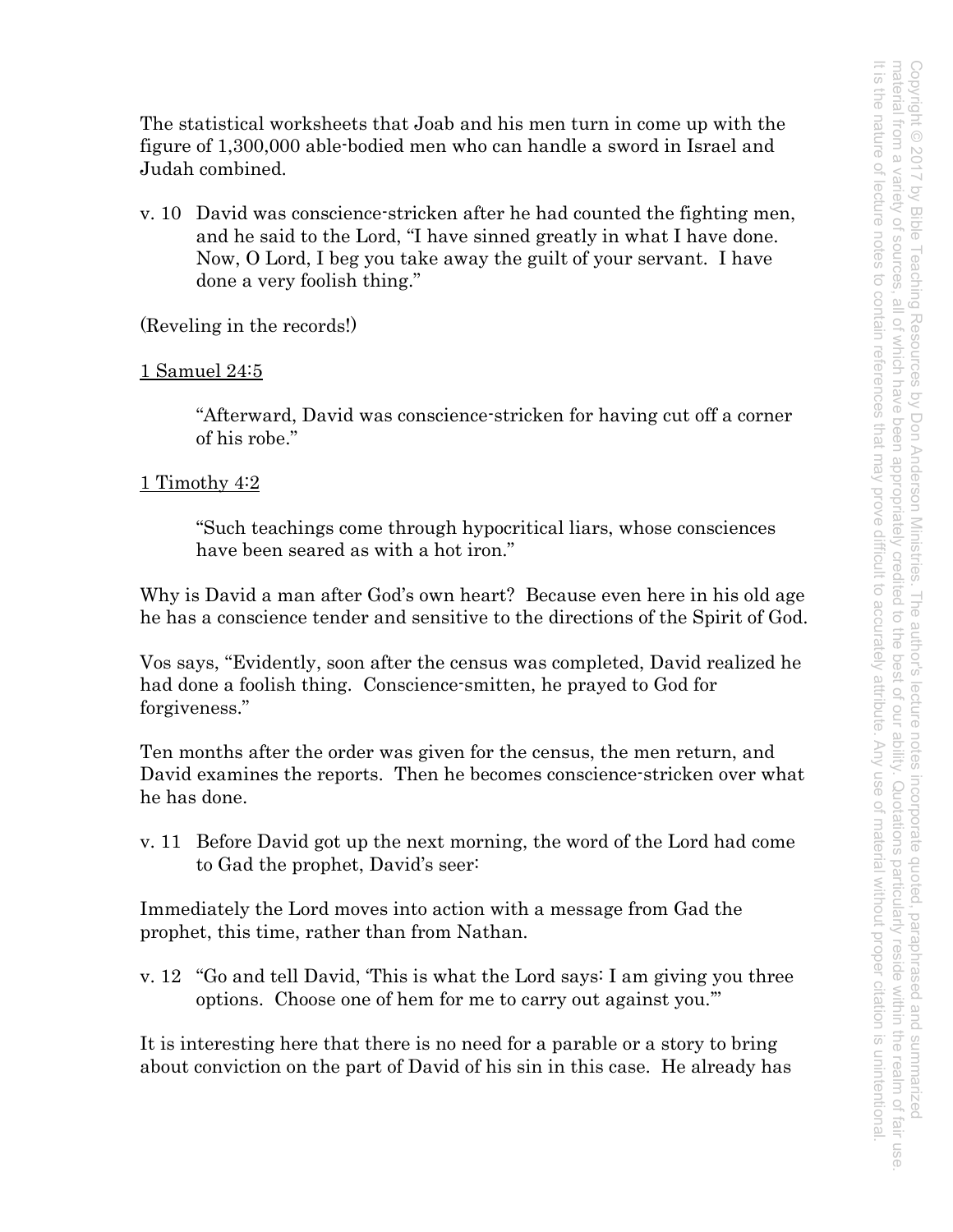acknowledged it, and now it is the consequence of this disobedience that is going to affect the whole nation and is that which David has to deal with.

"Go and tell David, 'This is what the Lord says: I am giving you three options. Choose one of them for me to carry out against you.'"

David, there are going to be three things that are going to be presented to you. You can choose any one of the three plans to be carried out.

One man wrote this about sin: "Sin does not serve well as gardener of the soul. It landscapes the contour of the soul until all the beautiful has been made ugly, until all that is high is made low, until all that is promising is made wasted. Then is life a desert, parched and barren. It is drained o0r purpose. It is bleached with unhappiness. Sin, then, is not wise but wasteful. It is not a gate, but a grave.

Hercus, "But there was sin in this matter. And in some way, David, before the census was finished, became deeply conscious of his fault. We know not what means God had taken to awake his slumbering conscience. He seems to have seen the folly and iniquity of his conduct certainly without a Nathan's parable this time. When the results of the census, so far as it had gone, were brought before him, he reflected within himself on the motives which had led to the undertaking and the use which he had thought to make of it. He compared his worldly ambition with the theocratic idea which had hitherto controlled his conduct. He weighed his action in the balance of religion, and his heart smote him. In profound humiliation he confesses his sin."

Laney says, "It is possible that David had been commanded not to number the people, but did so anyway. Perhaps the sin was David's own lack of faith in God's protective care over the nation. He may have been trusting in himself in the military strength he could muster rather than in the Lord. David feel into deep sin on several occasions but his heart was sensitive, and he was always quick to confess his wrong and seek restoration."

Krummacher says," See then, David. Thou hast gained thy purpose. What a power is this that is placed at thy disposal. A population of six millions, the inhabitants of the little tribes of Levi and Benjamin not being reckoned. What great things mayest thou now undertake? Who may dare raise his head so loftily as thou mayest, and who is there that may sit on his throne so free from care and so securely as thou doest. The snare of Satan is torn asunder, and the prisoner is again free. With all his faults, into which in unwatchful moments he fell, he yet remains the man after God's own heart. In his genuine, sorrowful repentance of his plan of numbering the people, what a sweet, fragrant blossom do we see unfolded before us of his hidden life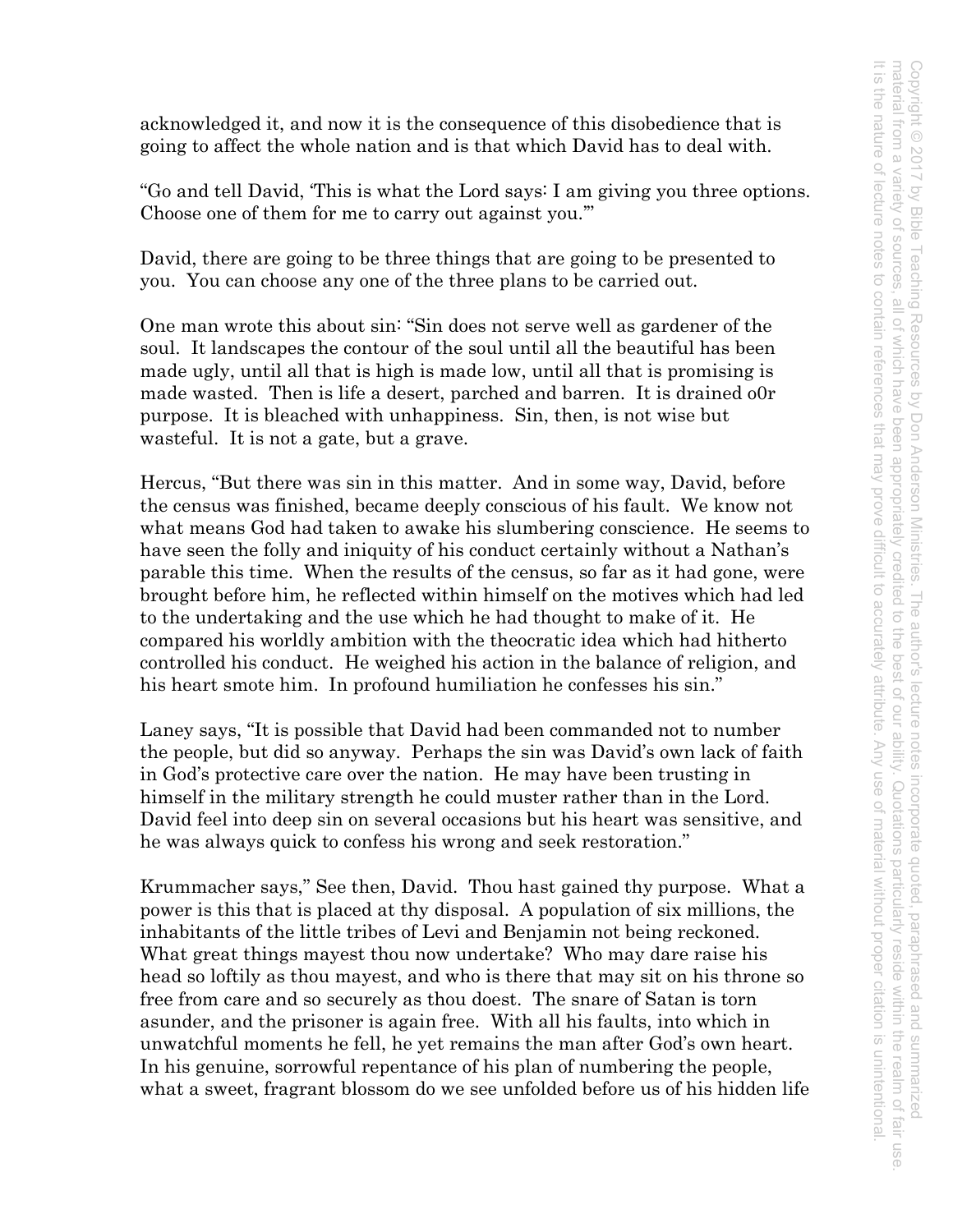in God. What a beautiful, child-like feature on the countenance of his inner man."

v. 13 So Gad went to David and said to him, "Shall there come upon you three years of famine in your land? Or three months of fleeing from your enemies while they pursue you? Or three days of plague in your land? Now then, think it over and decide how I should answer the one who sent me."

(David, God is a disciplinarian and he handles things quickly with his children.)

Gad comes with three plans:

- 1. One involves three years
- 2. Another involves three months
- 3. The other involves three days.

The first has to do with A FAMINE OF THREE YEARS. They have just come through one of these experiences and so that is the least desirable on David's part.

Or THREE MONTHS OF FLEEING FROM YOUR ENEMIES while they pursue you. Not only was the famine unfavorable, but fleeing from his enemies would be an experience he has never had before and certainly would not desire to have in his old age.

The last of the options was THREE DAYS OF PLAGUE in your land.

"Think it over and decide how I should answer the one who sent me."

v. 14 David said to Gad, "I am in deep distress. Let us fall into the hands of the Lord, for his mercy is great; but do not let me fall into the hands of men."

David unites himself with his people when he says, "Let us fall into the hands of the Lord."

David is going to choose the last of the three alternatives because he is conscious of his own sin bringing judgment, and he chooses to expose himself with his people to the punishment. In famine he would have resources to guarantee a supply of food, and in warfare he would have had many to protect him. But in this plague, he was equally vulnerable with his people.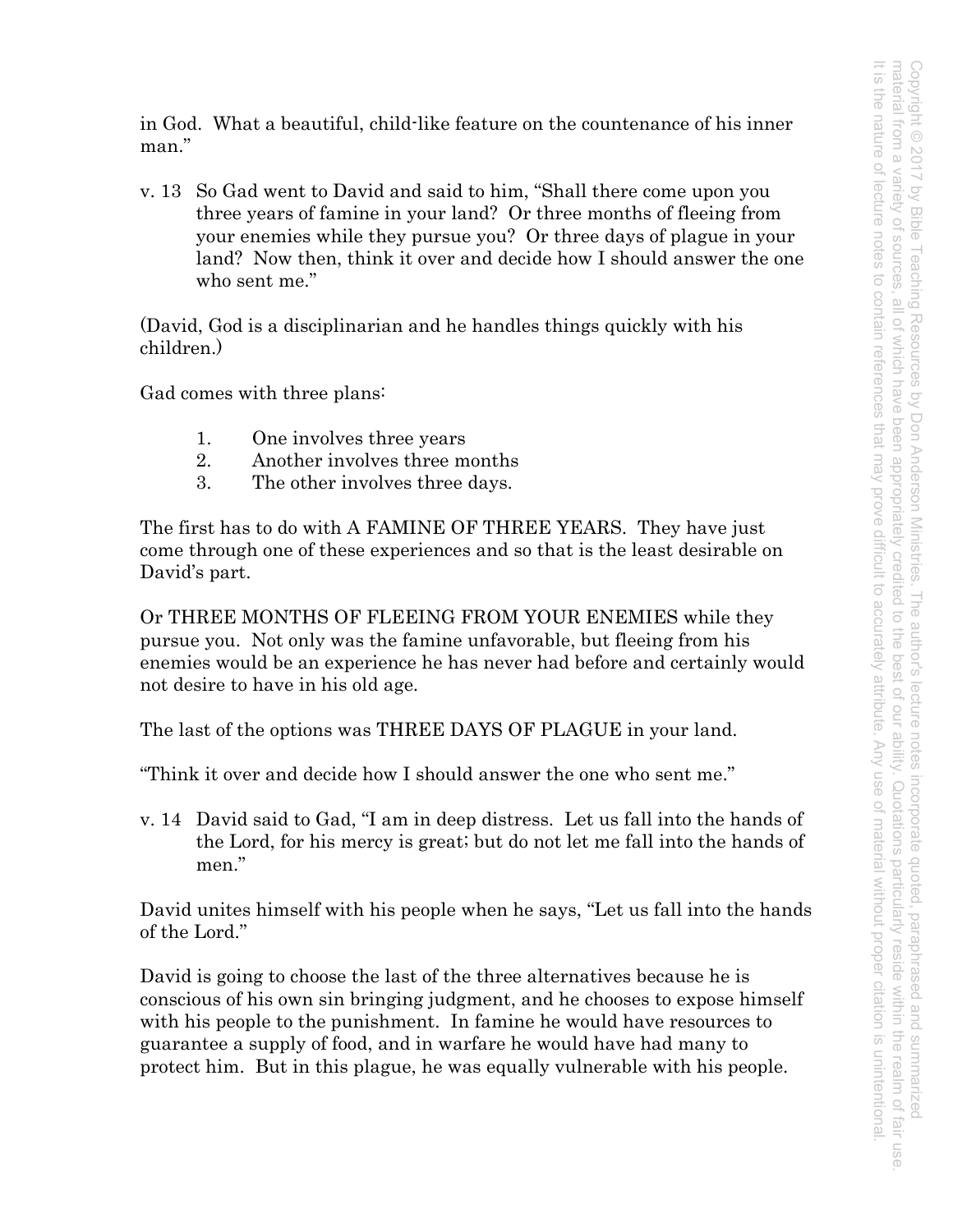### Lamentations 3:31-33

"For men are not cast off by the Lord forever. Though he brings grief, he will show compassion, so great is his unfailing love for he does not willingly bring affliction or grief to the children of men."

## Lamentations 3:22,23

"Because of the Lord's great love, we are not consumed; for his compassions never fail. They are new every morning; great is thy faithfulness. I say to myself, the Lord is my portion. Therefore I will wait for him. The Lord is good to those whose hope is in him; to the one who seeks him. It is good to wait quietly for the salvation of the Lord."

- v. 15 So the Lord sent a plague on Israel from the morning until the end of the time designated (three days later) and seventy thousand of the people from Dan to Beersheba died.
- v. 16 When the angel stretched out his hand to destroy Jerusalem, the Lord was grieved because of the calamity and said to the angel who was afflicting the people, "Enough! Withdraw your hand." The angel of the Lord was then at the threshing floor of Araunah the Jebusite.
- v. 17 When David saw the angel who was striking down the people, he said to the Lord, "I am the one who has sinned and done wrong. These are but sheep. What have they done? Let your hand fall upon me and my family."

Wilson in his thesis says, "The depth of David's character is most graphically portrayed in his actions surrounding the plague in chapter 24. David has made a mistake, and due to his sensitivity toward the Lord, he has an uneasy conscience, which leads him to confess his sin and ask forgiveness. In response to his prayer, the Lord sends the prophet Gad to David. Gad offers David three alternatives, and David surprisingly chooses the most severe. Pestilence was considered in those days a direct manifestation of divine judgment. It is significant that David did not want to be subject to man or the elements, but he wanted to crash through the intervening veil of God's wrath into the very heart of his love. He wanted to fall into God's hand. Here the author has graphically pictured the type of devotion God desires from his people. This is the spirit that the author hopes to instill in the people, for if this is accomplished, the people will have understood his theology and his purpose to put it into practice to make them wise in living."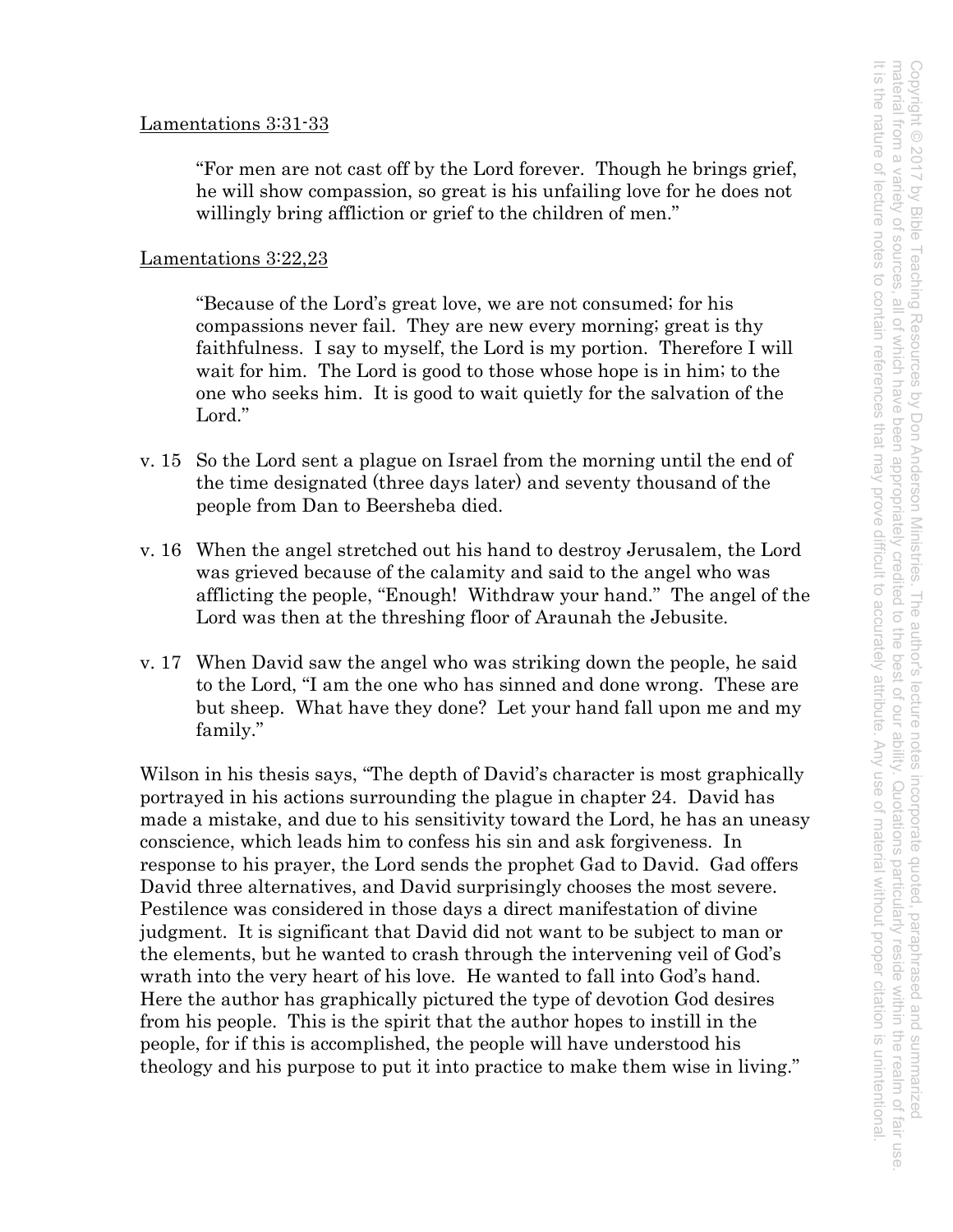David, by his past actions, has literally taken himself out of God's hand in considering his resources and the strength of his position militarily when it comes to fighting the enemy; and now, recognize his sin, he places himself back in the hands of God for the consequences of his disobedience.

## 1 Chron. 21:27

"Then the Lord spoke to the angel, and he put his sword back into its sheath."

Alan Redpath points out, "Here is the peace which David enjoyed. And the Lord commanded the angel and he put up his sword again into the sheath thereof. The sword of God's judgment is back in it sheath. Hallelujah! Judgment is now over. Peace is now deep down in David's heart. Oh, that it might happen to you right now. That your controversy with heaven might end, that the sword of God's judgment is in its sheath, you will win them. Until now, perhaps you have been losing many battles with the enemy because God's sword has been against you. What greater thing could happen than that experience the peace of God that passes all understanding; garrisoning your heart and mind through Christ Jesus.

'Peace perfect peace, in this dark world o sin The blood of Jesus whispers peace within. Peace perfect peace, our future all unknown, Jesus we know, and He is on the throne.'"

Now that the plague is over, we are going to see David's LAST ALTAR.

We have seen:

1. DAVID'S LAST SONG

We have considered:

2. His LAST INSPIRED WORDS at the beginning of this study!

And now we are going to see:

- 3. HIS LAST ALTAR
- v. 18 On that day Gad went to David and said to him, "Go up and build an altar to the Lord on the threshing floor of Araunah the Jebusite."

Gulston points out, "On this same spot, over 800 years before, another knife had been stayed as it was about to end a young life. Here Abraham had come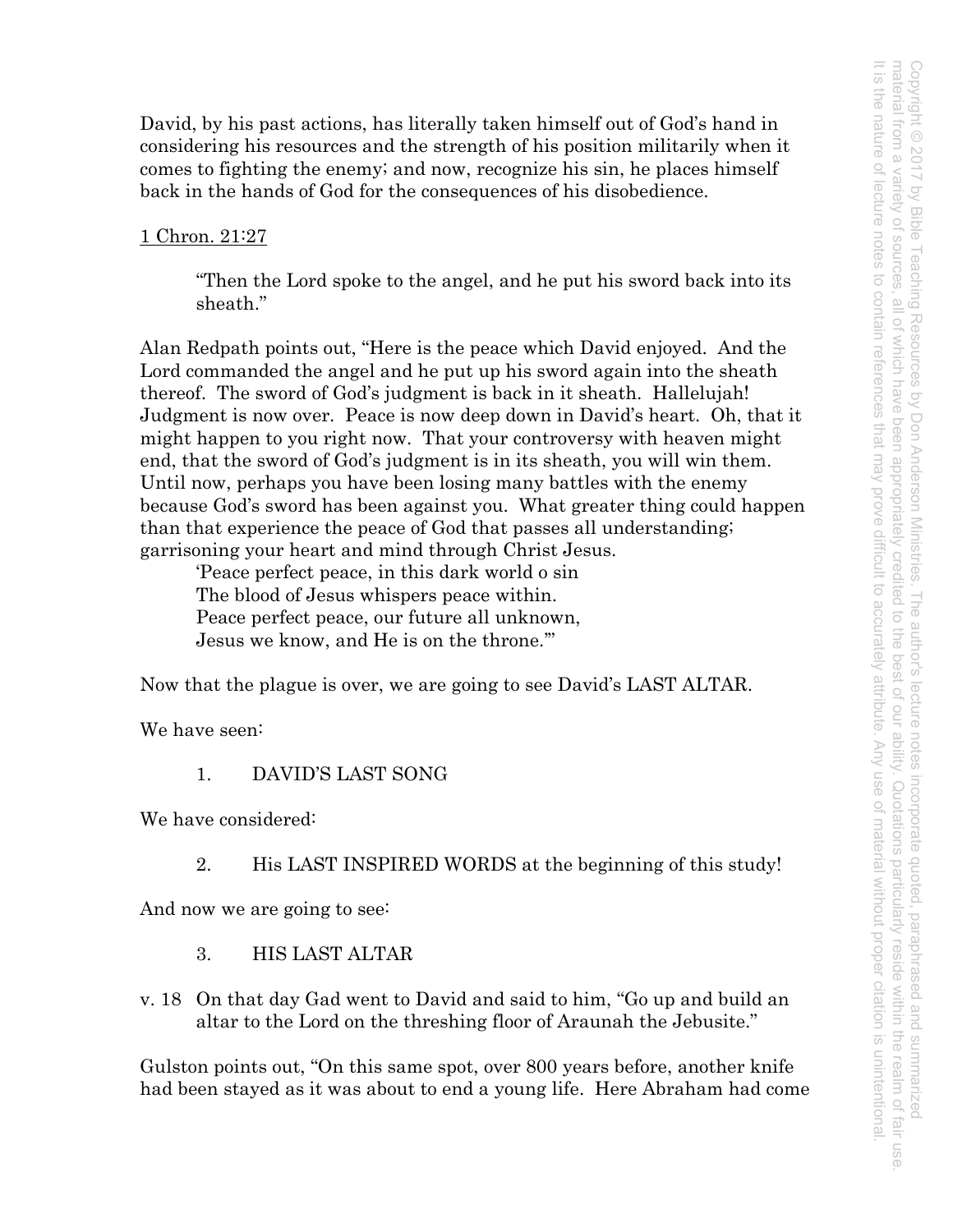from Beersheba with Isaac, his only son by Sarah, prepared to offer him as a sacrifice in obedience to the divine command. On a hill on the southern end of Mount Moriah, and outside the city walls, the beloved only begotten Son of God would put away sin by sacrifice of himself (Hebrews 9:26). The temple which would rise on the site of David's purchase, the threshing floor of Araunah the Jebusite, would then be doomed and the blood of animals no longer required. The veil in the Holy of Holies would be rent from top to bottom and a person would come to God through the new and living way, through faith in the sacrificial blood of his Son. The creator would no longer dwell in temples made by hands, but in the hearts of believers."

v. 19 So David went up, as the Lord had commanded through Gad.

David is immediately obedient to the command of the Lord on this occasion.

- v. 20 When Araunah looked and saw the king and his men coming toward him, he went out and bowed down before the king with his face to the ground.
- v. 21 Araunah said, "Why has my lord the king come to his servant?" "To buy your threshing floor," David answered, "so I can build an altar to the Lord, that the plague on the people may be stopped."

David tells Araunah that he is being obedient to the Lord in coming there to buy the threshing floor, and he will then build an altar so that the plague on the people may be stopped.

v. 22 Araunah said to David, "Let my lord the king take whatever pleases him and offer it up. Here are oxen for the burnt offering, and here are threshing sledges and ox yokes for the wood.

How generous Araunah is with David the king, and how easy it would have been for David to take advantage of one of his loyal subject's generosity and how often do we err in this in the ministry.

- v. 23 O king, Araunah gives all this to the king." Araunah also said to him, "May the Lord your God accept you."
- v. 24 But the king replied to Araunah, "No, I insist on paying you for it. I will not sacrifice to the Lord my God burnt offerings that cost me nothing." So David bought the threshing floor and the oxen and paid fifty shekels of silver for them.